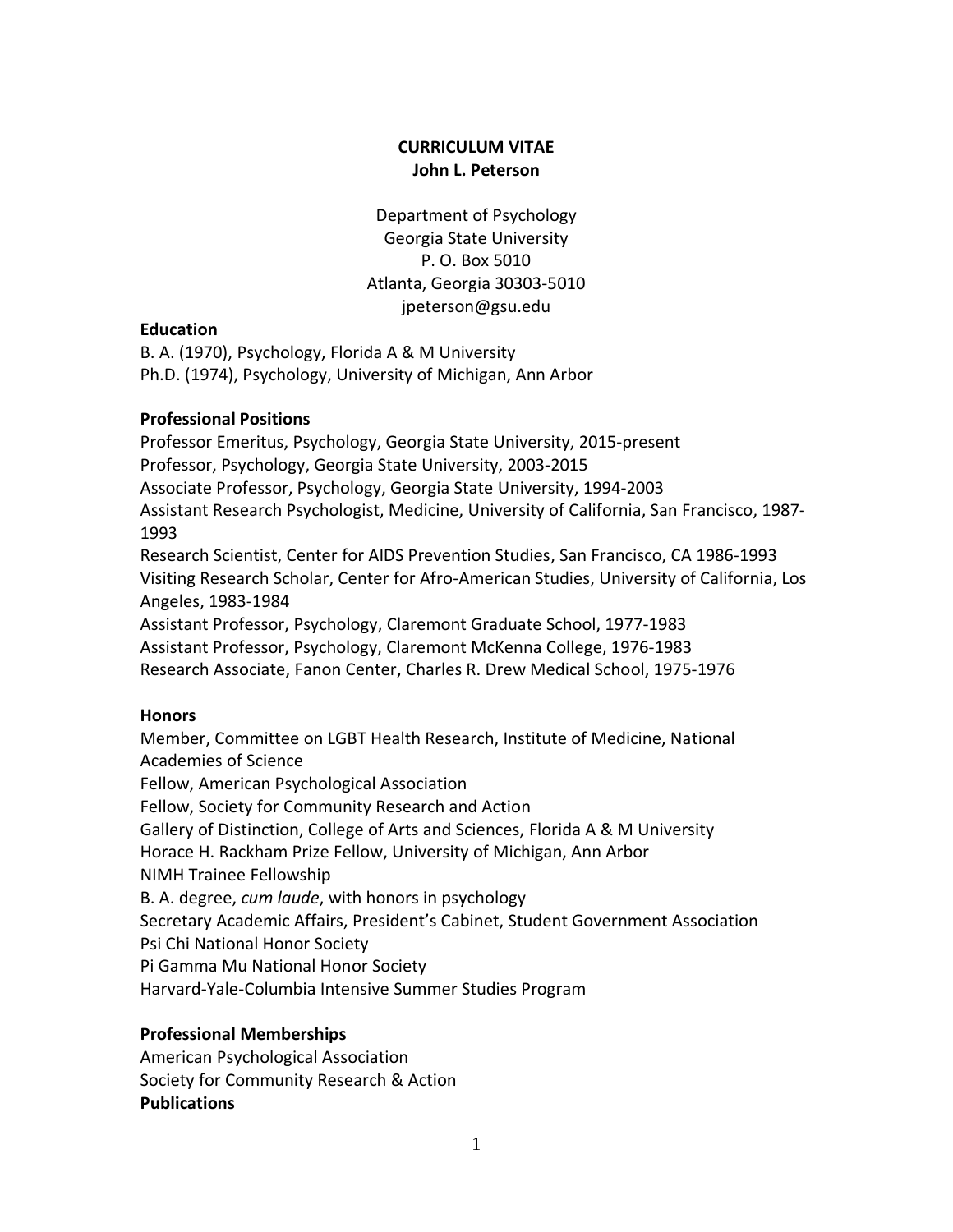#### **Peer-Reviewed Articles**

(Student coauthors noted in italics)

Vincent, W., Peterson, J. L., Storholm, E. D., Huebner, D. M., Neilands, T. B., Calabrese, S. K., Rebchook, G. M., Tan, J. Y., Pollack, L. M., & Kegeles, S. M. (2020). Resilience and depression in young black men who have sex with men: A socialecological model. *Stigma and Health*. *5*, 364-374.

Vincent, W., Peterson, J. L., Storholm, E. D., Huebner, D. M., Neilands, T. B., Calabrese, S. K., Rebchook, G. M., Tan, J. Y., Pollack, L. M., & Kegeles, S. M. (2019). A person-centered approach to HIV-related protective and risk factors for young Black men who have sex with men: Implications for pre-exposure prophylaxis and HIV treatment as prevention. *AIDS and Behavior*. *23*, 2803-2815.

Eke, A. N., Johnson, W. D., O'Leary, A. O., Rebchook, G. M., Huebner, D. M. Peterson, J. L. & Kegeles, S. M. (2019). Effect of a community-level prevention intervention on psychosocial determinants of HIV risk behaviors among young black men who have sex with men. *AIDS & Behavior*. *23*, 2361-2374.

Tan, J. Y., Pollack, L., Rebchook, G., Peterson, J. L., Huebner, D., Eke, A., Johnson, W. & Kegeles, S. (2018). The role of primary romantic relationship in HIV care engagement outcome among young HIV-positive black men who have sex with men. *AIDS & Behavior. 22,* 774-790.

Vincent, W. Pollack, L. Huebner, D. M., Peterson, J. L., Stewart, W. T., Rebchook, G. M., Storholm, E. D., & Kegeles, S. (2017). HIV Risk and Multiple Sources of Heterosexism among Young Black Men who have Sex with Men. *Journal of Clinical and Consulting Psychology*. *85*,1122-1130.

Rolle, C. P., Rosenberg, E. S., Luisi, N., Grey, J., Sanchez, T., del Rio, C., Peterson, J. L., Frew, P. M., Sullivan P. S., & Kelley, C. F. (2017). Willingness to use pre-exposure prophylaxis among black and white men who have sex with men in Atlanta, Georgia. *International Journal of AIDS & STDs, 28*, 849-857.

Carrico, A.W., Storholm, E.D., Flentje, A., Arnold, E.A., Pollack, L.M., Neilands, T.B., Rebchook, G.M., Peterson, J.L., Eke, A., Johnson, W., & Kegeles, S.M. (2017). Spirituality/Religiosity, substance use, and HIV testing among young black men who have sex with men. *Drug and Alcohol Dependence, 174*, 106-112.

*Vincent, W*., Peterson, J. L. & Parrott, D. J. (2016). The association between AIDSrelated stigma and aggression toward gay men and lesbians. *Aggressive Behavior*, *42*, 542-554.

Sullivan, P.S., Rosenberg, E. S., Sanchez, T. H., Kelley, C., Luisi, N., Cooper, H., DiClemente, R., Frew, P., Salazar, L. F., del Rio, C., Mulligan, M. J., & Peterson, J. (2015).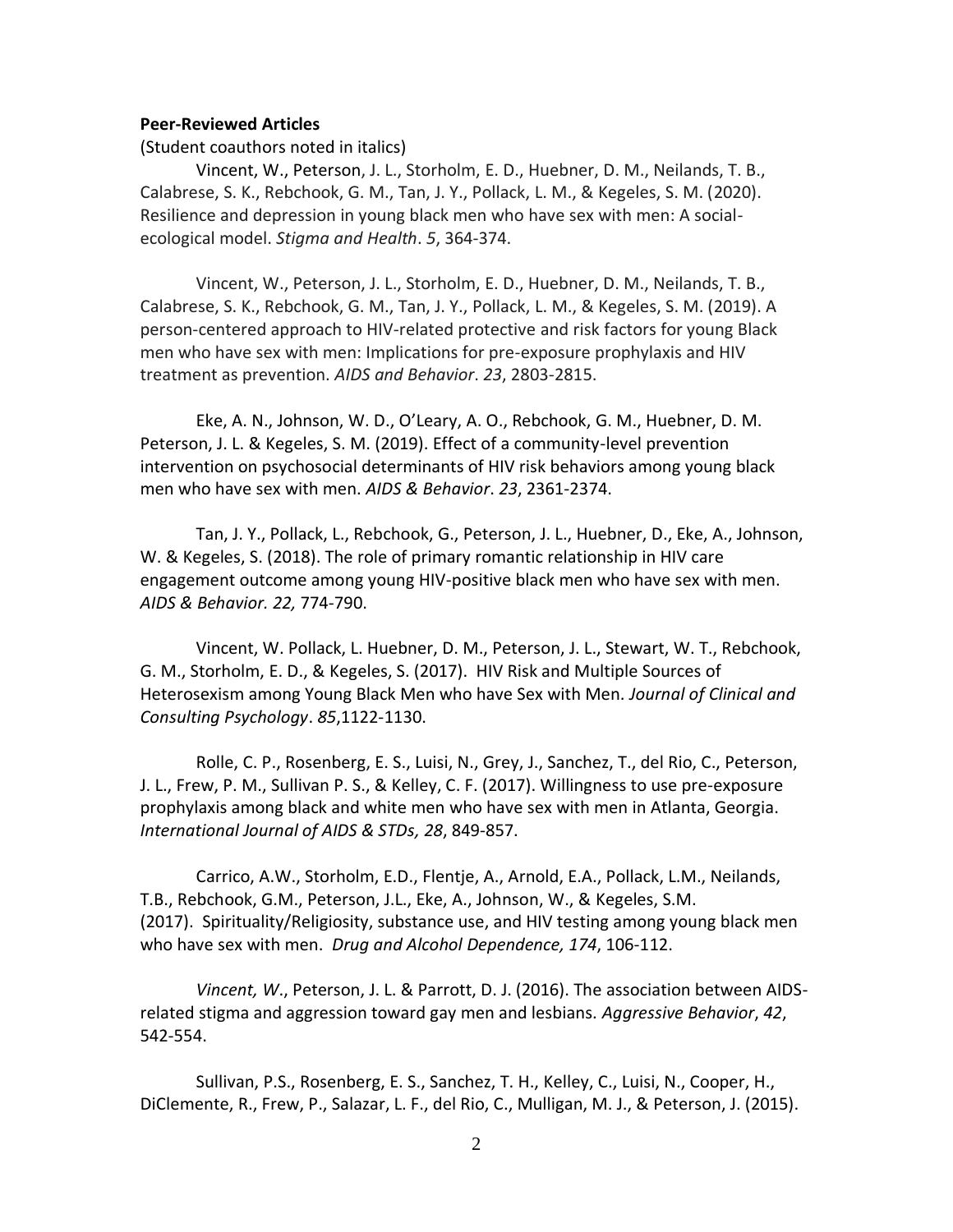Explaining racial disparities in HIV incidence in a prospective cohort of black and white men who have sex with men in Atlanta, GA: A prospective observational cohort study. *Annals of Epidemiology, 25*.445-454.

*Daboin, I*., Peterson, J. L. & Parrott, D. J. (2015). Racial differences in sexual prejudice and its correlates among heterosexual men. *Cultural Diversity and Ethnic Minority Psychology. 21*, 258-267.

Huebner, D. M., Kegeles, S. M., Rebchook, G. M., Peterson, J. L., Neilands, T. B., Johnson, W. D., & Eke, A. N. (2014). Social oppression, psychological vulnerability, and unprotected intercourse among young black men who have sex with men. *Health Psychology*. *33*, 1568-1578.

*Goodnight, B*., Cook, S., Parrott, D. J. & Peterson, J. L. (2014). Effects of masculinity, authoritarianism, and prejudice on anti-gay aggression. *Psychology of men and Masculinity. 15*, 437-444.

Peterson, J. L., Bakeman, R., Sullivan, P., Millett, G., Rosenberg, E., Salazar, L., DiClemente, R. J., Cooper, H., Kelley, C. F., Mulligan, M. J., Frew, P. & del Rio, C. (2014). Social discrimination and resiliency are not associated with differences in prevalent HIV infection in black and white men who have sex with men. *JAIDS, 66,* 538-543.

Sullivan, P. S., Peterson, J., Rosenberg, E. S., Kelley, C. F., Cooper, H., Vaughan, A. Salazar, L. F., Frew, P., Wingood, G., DiClemente, R., del Rio, C., Mulligan, M. & Sanchez, T. H. (2014). Understanding racial HIV/STI disparities in black and white men who have sex with men: A multilevel approach. *PLoS ONE*. 9(3): e90514.

Scott, H. M., Pollack, L., Rebchook, G. M., Huebner, D. M., Peterson, J. L. & Kegeles, S. M. (2014). Peer social support is associated with recent HIV testing among young black men who have sex with men. *AIDS & Behavior*. *18*, 913-920.

Hernandez-Romieu, A. C., Sulllivan, P.S., Sanchez T. H., Kelley, C. F., Peterson, J.L., del Rio, C., Salazar, L. Frew, P. M., & Rosenberg, E. S. (2014). The comparability of men who have sex with men recruited from venue-time-space sampling and Facebook: A cohort study. *JMIR Research Protocols. 3(3),* e37.

Millett, G. A., Peterson, J.L., Flores, S. A. et al. (2012). Comparisons of disparities and risks of HIV infection in black and other men who have sex with men in Canada, the U.K. and the U.S: A meta-analysis. *The Lancet*, 380, 341-348.

Millett, G. A., Jeffries, W., Peterson, J. et al. (2012). Common roots: A contextual review of HIV epidemics among black men who have sex with men across the African diaspora. *The Lancet*, 380, 411-423.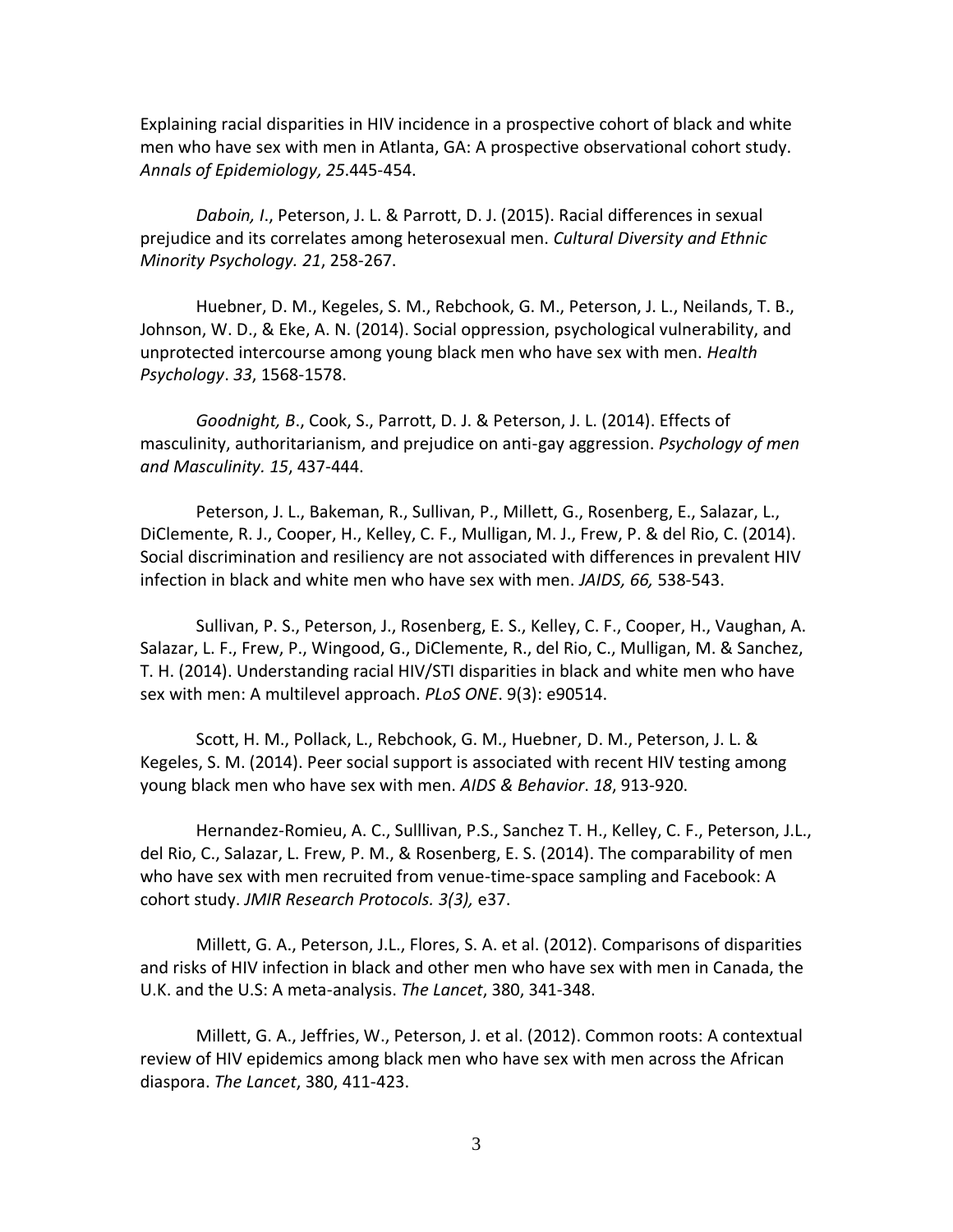Peterson, J. L., Miner, M. H., Brennan, D. J. & Rosser, B. R. S. (2012). HIV treatment optimism and sexual risk behaviors among HIV positive African American men who have sex with men. *AIDS Education and Prevention*. *24*, 91-101.

Kelley, C. F., Rosenberg, E. S., O'Hara B. M., Frew, P. M., Sanchez, T., Peterson, J. L., del Rio, C., & Sullivan, P. S. (2012). Measuring population transmission potential for HIV: An alternative metric of exposure risk in men who have sex with men (MSM) in the US. *PLoS ONE, 7*, 1-8.

Parrott, D. J., Peterson, J. L. & Bakeman, R. (2011). Determinants of aggression toward sexual minorities in a community sample. *Psychology of Violence*, *1*, 41-52.

*Vincent, W.,* Parrott, D. J. & Peterson, J. L. (2011). Effects of traditional gender role norms and religious fundamentalism on self-identified heterosexual men's attitudes, anger and aggression toward gay men and lesbians. *Psychology of Men and Masculinity, 12,* 383-400.

*Vincent, W*., Parrott, D. J. & Peterson, J. L. (2011). Combined effects of masculine gender role stress and sexual prejudice on anger and aggression toward gay men. *Journal of Applied Social Psychology*, 41, 1237-1257.

Peterson, J. L. & Jones, K. T. (2009). HIV prevention with Black men who have sex with men in the United States. *American Journal of Public Health*. *99*, 976-980.

Peterson, J. L., Rothenberg, R., Kraft, J. M., Beeker, C., & Trotter, R. (2009). Perceived condom norms and HIV risks among social and sexual networks of young African American men who have sex with men. *Health Education Research*. *24*, 119-127.

*Vincent, W.,* Peterson, J. L., & Parrott, D. J. (2009). Differences in African American and white women's attitudes toward lesbians and gay men. *Sex Roles*. *6*1, 599-606.

Miner, M. H., Peterson, J. L., Welles, S. L., Jacoby, S. M. & Rosser, B. R. S. (2009). How do social norms impact HIV sexual risk behavior in HIV-positive men who have sex with men. *Journal of Health Psychology, 14*, 761-770.

Flores, S. A., Bakeman, R., Millett, G. A., & Peterson, J. L. (2009). HIV risk among bisexually and homosexually active racially diverse young men. *Sexually Transmitted Diseases*. *36*, 325-329.

Rosser, B. R. S., Oakes, J. M., Horvath, K. J., Konstan, J. A., Danilenko, G. P. & Peterson, J. L. (2009). HIV sexual risk behavior by men who use the Internet to seek sex with men: Results of the men's Internet sex study II (MINTS-II). *AIDS & Behavior. 13*, 488-498.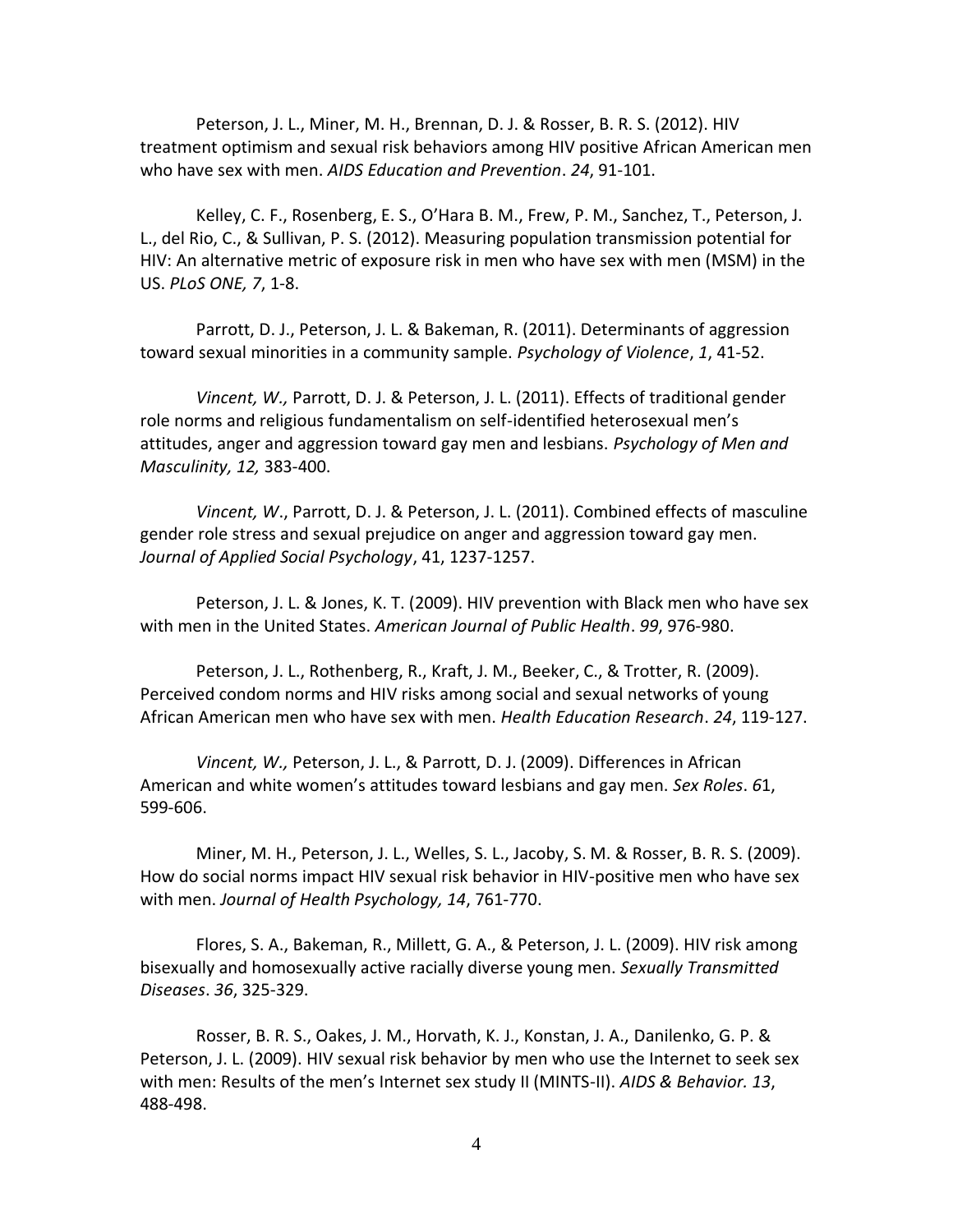Parrott, D., Peterson, J. L., *Vincent, W.* & Bakeman, R. (2008). Correlates of anger in response to gay men: Effects of male gender role beliefs, sexual prejudice and masculine gender role stress. *Psychology of Men and Masculinity*. *9*, 167-178.

Parrott, D. J. & Peterson, J. L. (2008). What motivates hate crimes based on sexual orientation?: Mediating effects of anger on antigay aggression. *Aggressive Behavior. 34*, 306-318.

Rosser, B. R. S., Horvath, K. J., Hatfield, L.A., Peterson, J. L., Jacoby, S. M., Stately, A., & the Positive Connections Team. (2008). Predictors of HIV disclosure to secondary partners and sexual risk behavior among a high-risk sample of HIV- positive MSM: Results from six epicenters in the U. S. *AIDS Care*. 20, 925-930.

Sumartojo, E., Lyles, C., Choi, K. H., Clark, L., Collins, C., Guenther-Grey, C., Lin, L. S., Peterson, J. L. & Remafedi, G. & City Study Team. (2008). Prevalence and correlates of HIV testing in a multi-site sample of young men who have sex with men. *AIDS Care. 20*, 1-14.

Millett, G. A. & Peterson, J. L. (2007). The known hidden epidemic: HIV/AIDS among black men who have sex with men in the United States. *American Journal of Preventive Medicine. 32,* S31-S33.

Rothenberg, R., Peterson, J. L., Brown, M., Kraft, J. M., Beeker, C. & Trotter, R. (2007). Heterogeneity of risk among African American men who have sex with men. *International Journal of STDs & AIDS, 18,* 47-54.

Bakeman, R., Peterson, J. L. & The Community Intervention Trial for Youth Study Team (2007). Do beliefs about HIV treatments affect peer norms and risky sexual behavior among African American men who have sex with men? *International Journal of STDs & AIDS. 18,* 105-108.

Millett, G. A. , Flores, S. A. , Peterson, J. L. & Bakeman, R. (2007). Explaining disparities in HIV infection among black and white men who have sex with men: A metaanalysis of HIV risk behaviors. *AIDS. 21,* 2083-2091.

Crosby, R., Holtgrave, D. R., Stall, R., Peterson, J. L. & Shouse, L. (2007). Differences in HIV risk behaviors and the impact of HIV serostatus among black and white men who have sex with men. *Sexually Transmitted Diseases. 34,* 744-748.

Millett, G., Peterson, J. L., Wolitski, R. & Stall, R. (2006). Greater risk for HIV infection of black men who have sex with men (MSM): A critical literature review. *American Journal of Public Health. 96,* 1007-1019.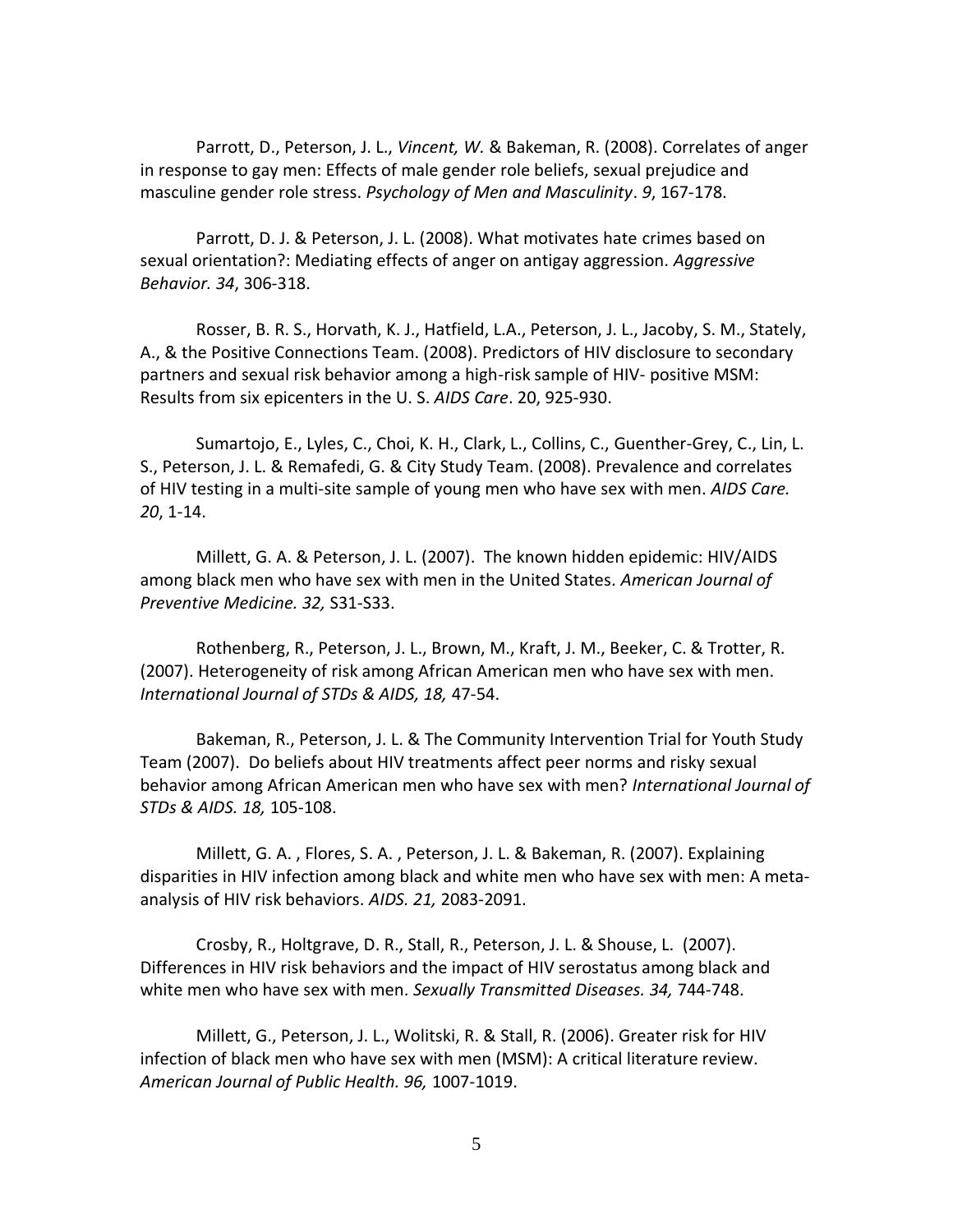Peterson, J. L. & Bakeman, R. (2006). Impact of beliefs about HIV treatment and peer condom norms on risky sexual behavior among gay and bisexual men. *Journal of Community Psychology. 34,* 37-46.

Salazar, L. F., Holtgrave, D., Crosby, R. A., Frew, P. & Peterson, J. L. (2005). Issues related to gay and bisexual men's acceptance of a future AIDS vaccine. *International Journal of STDs & AIDS, 16,* 546-548.

Hart, T., Peterson, J. L., & The Community Intervention Trial for Youth Study Team. (2004). Predictors of risky sexual behavior among young African American men who have sex with men. *American Journal of Public Health, 94,* 1122-1124.

*Mashburn, A.,* Peterson, J. L., Bakeman, R., Miller, R., Clarke, L. & The Community Intervention Trial for Youth Study Team. (2004). Influences on HIV testing among young African American men who have sex with men and the moderating effect of geographic setting. *Journal of Community Psychology, 32,* 45-60.

Malebranche, D., Peterson, J. L., Fullilove, R. & Stackhouse, R. W. (2004). Race and sexual identity: Perceptions about medical culture and healthcare among black men who have sex with men. *Journal of the National Medical Association, 96,* 97-107.

Williams, J. K., Wyatt, G. E., Resell, J., Asuan-O'Brien, A. & Peterson, J. L. (2004). Psychosocial issues among gay and non-gay identifying HIV-seropositive African American and Latino MSM. *Cultural Diversity and Ethnic Minority Psychology, 10,* 268- 286.

Peterson, J. L., Bakeman, R., *Blackshear, J.,* & Stokes, J. P. (2003). Perceptions about condom use among African American men who have sex with men. *Culture, Health and Sexuality, 5,* 409-424.

Peterson, J. L., Bakeman, R. & Stokes, J. (2001). Racial/ethnic differences in HIV risk behavior among young men who have sex with men. *Journal of the Gay and Lesbian Medical Association, 5,* 155-162.

Woodyard, J., Peterson, J. L., & Stokes, J. (2000). Let us go into the house of the Lord: Participation in African American churches by African American men who have sex with men (MSM). *Journal of Pastoral Care, 54,* 451-460.

Kraft, J. M., Beeker, C., Stokes, J. & Peterson, J. L. (2000). Finding the community in community-level HIV/AIDS interventions: Formative research with young African-American men who have sex with men. *Health Education and Behavior, 27,* 430-441.

*Ratti, R.,* Bakeman, R., & Peterson, J. L. (2000). Correlates of high risk sexual behavior among Canadian men of South Asian and European origin who have sex with men. *AIDS Care, 12,* 179-191.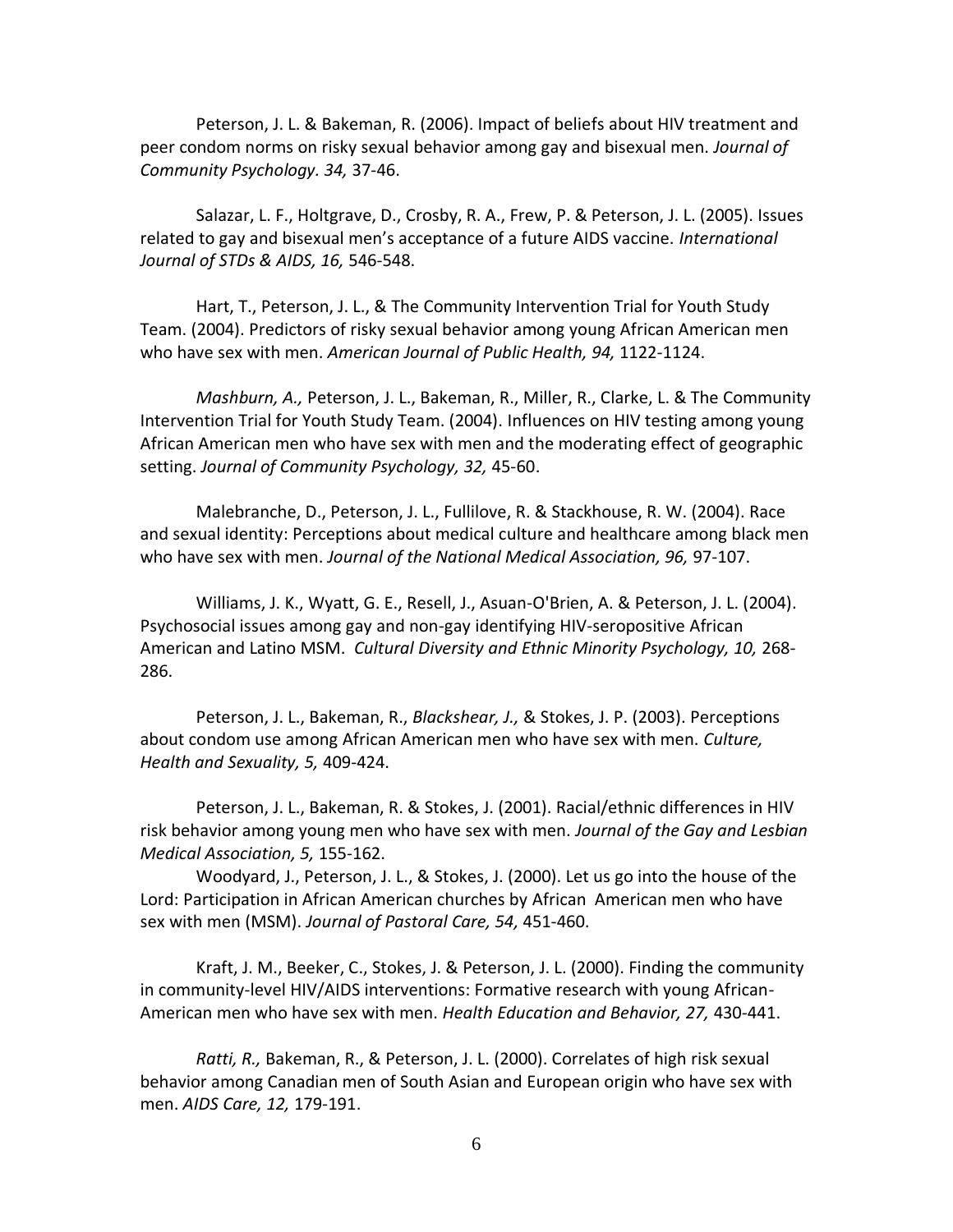*Gueritault-Chalvin, V.,* Kalichman, S. C., Demi, A., & Peterson, J. L. (2000), Workrelated stress and occupational burnout in AIDS caregivers: Test of a coping model with nurses providing AIDS care. *AIDS Care, 12*, 149-161.

Beeker, C., Kraft, J. M., Peterson, J. L. & Stokes, J. P. (1998). Influences on sexual risk behavior in young African American men who have sex with men. *Journal of the Gay and Lesbian Medical Association, 2,* 59-67.

Stokes, J. P. & Peterson, J. L. (1998). Homophobia, self-esteem, and risk for HIV among African American men who have sex with men. *AIDS Education and Prevention, 10,* 278-292.

Grinstead, O. A., Peterson, J. L., Faigles, B., & Catania, J. A. (1997). Antibody testing and condom use among heterosexual African-Americans at risk for HIV infection: The national AIDS behavioral survey (NABS). *American Journal of Public Health, 87,* 857- 859.

Peterson, J. L., Folkman, S., & Bakeman, R. (1996). Stress, coping, HIV status, psychosocial resources, and depressive mood in African American gay, bisexual, and heterosexual men. *American Journal of Community Psychology, 24,* 461-486.

Peterson, J. L., Coates, T., Catania, J., Hauck, W. W., Acree, M., Daigle, D., Hilliard, B., Middleton, L., & Hearst, N. (1996). Evaluation of an HIV risk reduction intervention among African-American gay and bisexual men. *AIDS, 10,* 319-325.

Peterson, J. L., Coates, T., Catania, J., Hilliard, B., Middleton, L. & Hearst, N. (1995). Help-seeking for AIDS high-risk behavior among gay and bisexual African-American men. *AIDS Education and Prevention, 7,* 1-9.

Catania, J. A., Coates, T., Golden, E. Dolcini, M., Peterson, J., Kegles, S., Siegel, D., Fullilove, M. & Fullilove, R. (1994). Correlates of condom use among Black, Hispanic and White heterosexuals in San Francisco: The AMEN longitudinal survey. *AIDS Education and Prevention, 6,* 12-26.

Peterson, J. L., Catania, J., Dolcini, M., & Faigles, B. (1993). Multiple sexual partners and condom use among African-Americans in high risk cities. *Family Planning Perspectives, 25,* 263-267.

Catania, J., Coates, T., Peterson, J., Dolcini, M., Kegles, S., Siegel, D., Golden, E., Fullilove, M. & Hulley, S. (1993). Changes in condom use among Black, Hispanic and White heterosexuals in San Francisco: The AMEN cohort survey. *Journal of Sex Research, 30,* 121-128.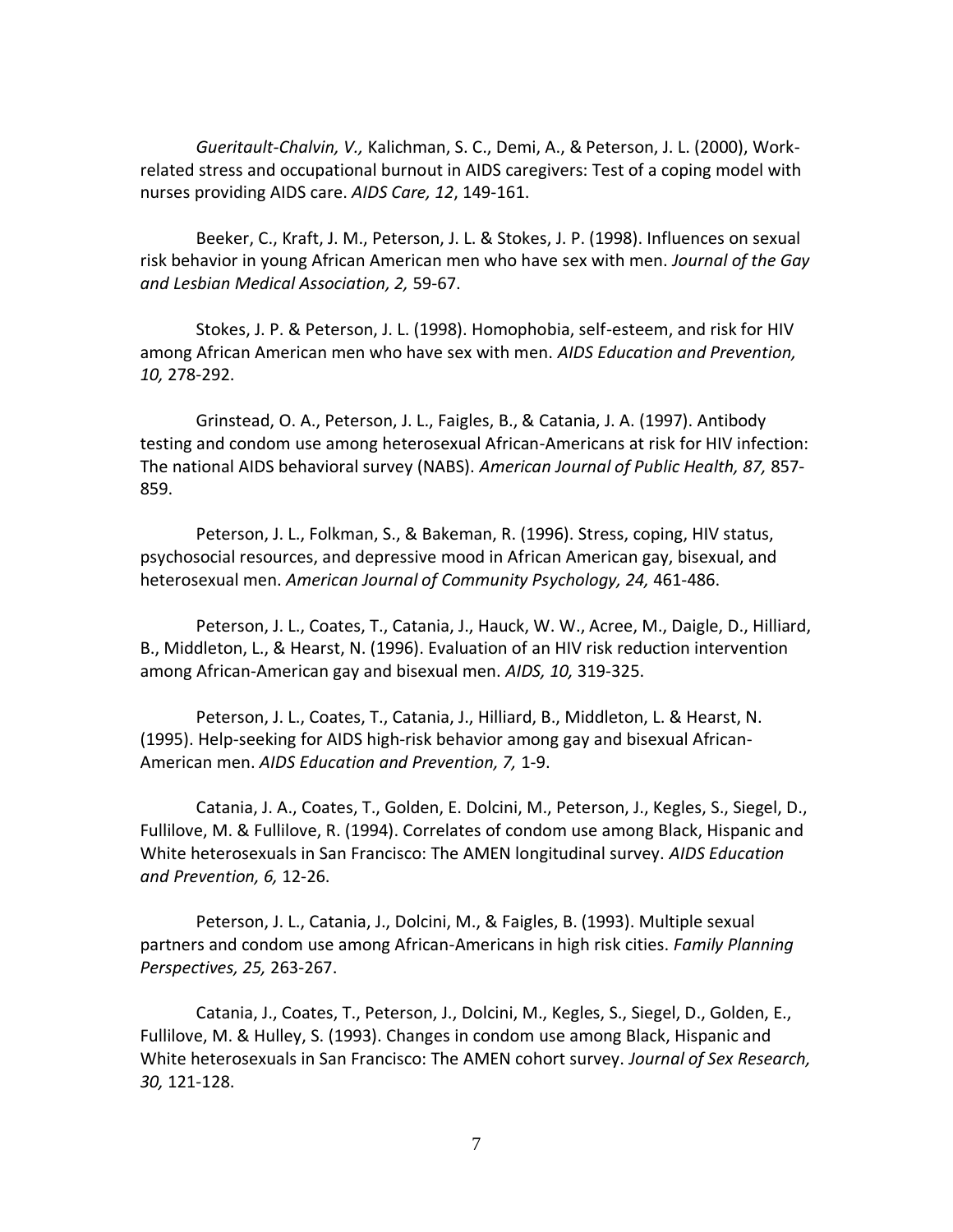Peterson, J. L., Grinstead, O., Golden, E., Catania, J. A., Kegeles, S. & Coates, T. (1992). Correlates of HIV risk behaviors in black and white San Francisco heterosexuals: The population-based (AMEN) AIDS in multi-ethnic neighborhoods study. *Ethnicity and Disease, 2,* 382-387.

Peterson, J. L., Coates, T. J., Catania, J. A., Hearst, N., Middleton, L. & Hilliard, B. (1992). High-risk sexual behavior and condom use among African American gay and bisexual men. *American Journal of Public Health, 82,* 1490-1494.

Catania, J. A., Coates, T. J., Stall, R., Turner, H., Peterson, J., Hearst, N., Dolcini, M.M., Hudes, E., Gagnon, J., Wiley, J. & Groves, R. (1992). Prevalence of AIDS-related risk factors and condom use in the United States. *Science, 258,* 1101-1106.

Catania, J. A., Coates, T. J., Kegeles, S., Fullilove, M. T., Peterson, J., & Marin, B., Siegel, D., & Hulley, S. (1992). Condom use in multi-ethnic neighborhoods of San Francisco: The population-based AMEN (AIDS in Multi-Ethnic Neighborhoods) study. *American Journal of Public Health, 82,* 284-287.

Fullilove, M. T., Wiley, J., Fullilove , R. E., Golden, E., Catania, J. A., Peterson, J., Garrett, K., Siegel, D., Marin, B., Kegeles, S., Coates, T., & Hulley, S. (1992). Risk for AIDS in multi-ethnic neighborhoods of San Francisco: The population-based AMEN study. *Western Journal of Medicine, 157,* 32-40.

Peterson, J. L. & Bakeman, R. (1989). AIDS and IV drug use among ethnic minorities. *Journal of Drug Issues, 19,* 27-37.

Peterson, J. L. & Marin, G. (1988). Issues in the prevention of AIDS among Black and Hispanic men. *American Psychologist, 43,* 871-877.

*Schriber, J.,* Larwood, L. & Peterson, J. L. (l985). Bias in the attribution of marital conflict. *Journal of Marriage and the Family, 47,* 717-721.

Sm*all, K.* & Peterson, J. L. 1981). The divergent perceptions of actors and observers*. Journal of Social Psychology, 113,* 123-132.

*Cohen, D.* & Peterson, J. L. (1981). Bias in the courtroom: Race and sex effects of attorneys on juror verdicts. *Social Behavior and Personality, 9,* 81-87.

Peterson, J. L. & *Miller, C*. (l980). Physical attractiveness and marriage adjustment in older couples. *Journal of Psychology, 105,* 247-252.

Jackson, J., Bacon, J. & Peterson, J. (1977-78). Life satisfaction among Black urban elderly. *International Journal of Aging and Human Development, 8,* 169-179. [Reprinted in W. Boykin, A. J. Franklin, & J. F. Yates (Eds.). *Research directions of black psychologists*. (pp. 131-145). New York: Russell Sage Foundation, 1979].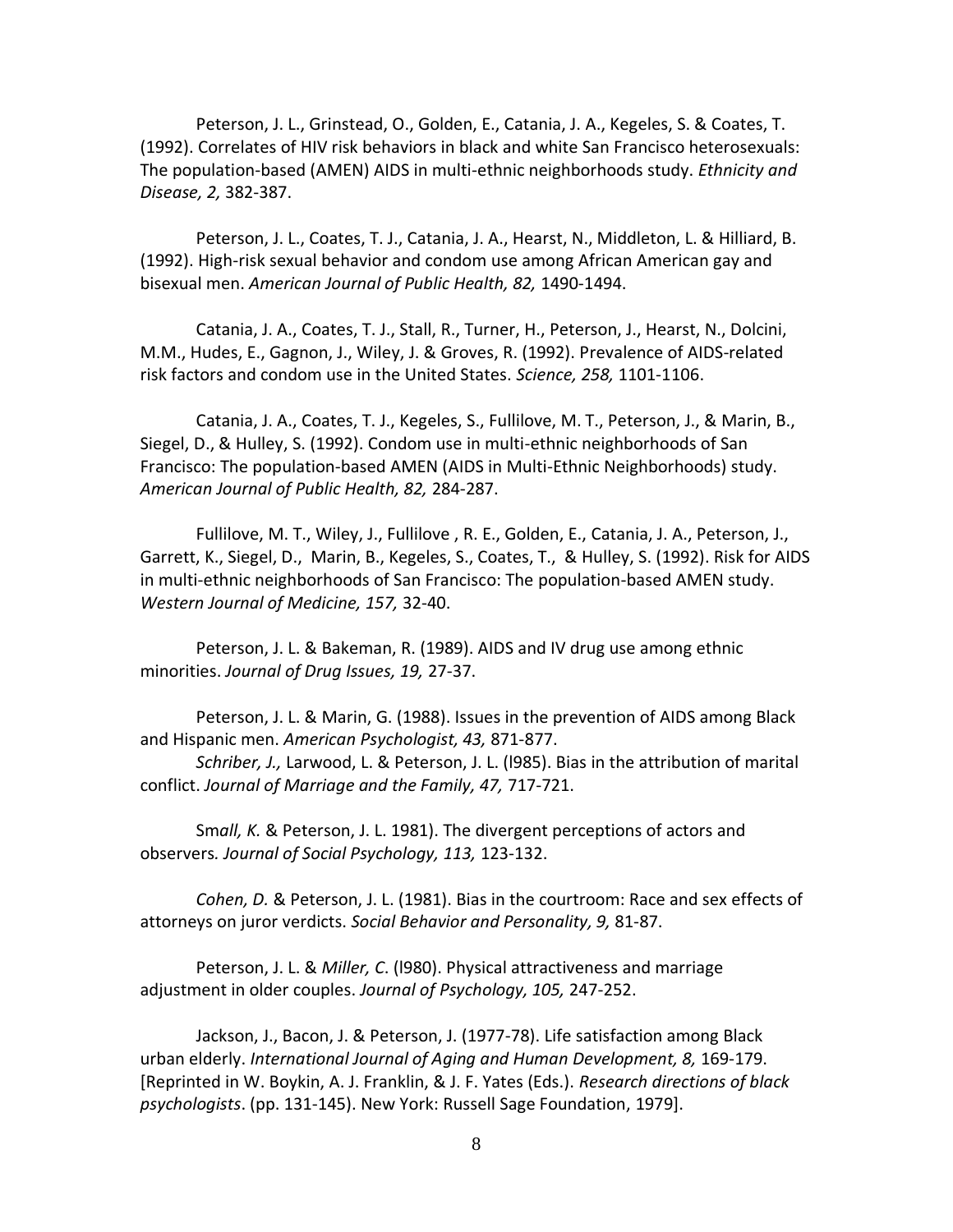#### **Editorial Introductions (Journals)**

Peterson, J. L. (1998). Introduction. HIV/AIDS prevention through community psychology. *American Journal of Community Psychology, 26,* 1-5.

### **Published Letters**

Bakeman, R. Sullivan, P. & Peterson , J. L. (2015). Authors reply: Potential for conceptual bias in studies of racial disparities in HIV infection. JAIDS. 68, e43-e45.

### **Books**

Peterson, J. L. & DiClemente, R. J. (Eds.) *Handbook of HIV Prevention*. New York: Plenum, 1999.

DiClemente, R. J., & Peterson, J. L. (Eds.) *Preventing AIDS: Theories and methods of behavioral interventions*. New York: Plenum, 1994.

### **Book Chapters**

Diaz, R. M., Peterson, J. L. & Choi, K. H. (2008). Social discrimination and health outcomes in African American, Latino, and Asian/Pacific Islander gay men. In R. J. Wolitski, R. Stall & R. O. Valdiserri (Eds.), *Unequal Opportunity: Health disparities affecting gay and bisexual men in the United States* (327-354). New York: Oxford University Press.

Millett, G. A., Malebranche, D. & Peterson, J. L. (2007). HIV/AIDS prevention research among black men who have sex with men: Current progress and future directions. In I. Myer & M. Northridge (Eds.), The health of sexual minorities: *Public health perspectives on gay, lesbian, bisexual and transgender populations* (pp. 539-565). New York: Springer.

Yoshikawa, H., Wilson, P. A., Peterson, J. L., & Shinn, M. (2005). Multiple pathways to community-level impacts in HIV prevention: Implications for conceptualization, implementation, and evaluation of interventions. In E. J. Trickett & W. Pequegnat (Eds.), *Community Interventions and AIDS* (pp. 28-55). New York: Oxford University Press.

Wolitiski, R., Janssen, R., Holtgrave, D. & Peterson, J. L. (2004). The public health response to the HIV epidemic. In G. Womser (Ed.), *AIDS and other manifestations of HIV infection* (4th ed., pp. 993-999). San Diego: Academic Press.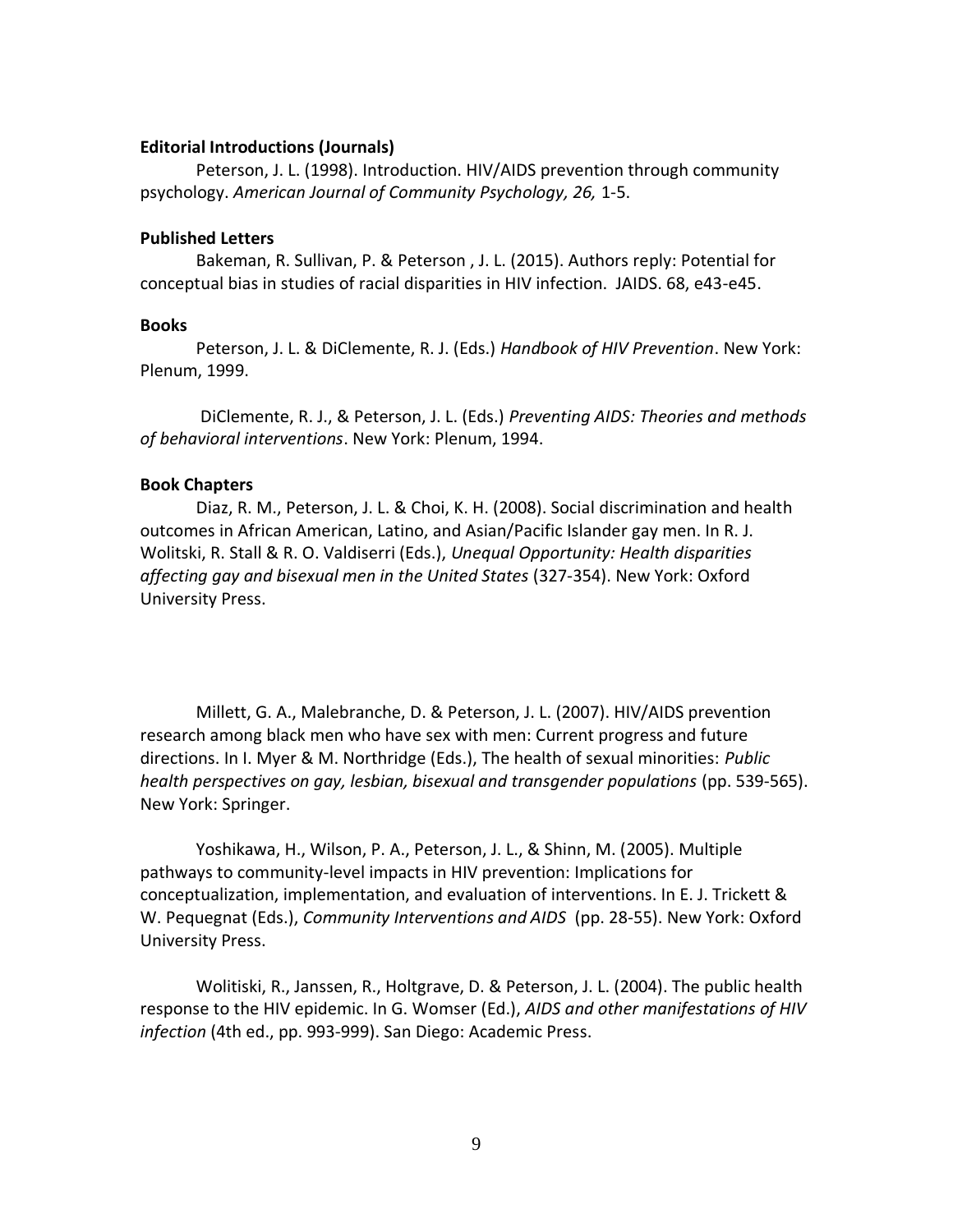Peterson, J. & Carballo-Dieguez, A. (1999). HIV prevention among African American and Latino men who have sex with men. In J. Peterson & R. DiClemente (Eds.), *Handbook of HIV Prevention* (pp. 217-224). New York: Plenum.

Peterson, J. L. (1995). AIDS-related risks and same-sex behaviors among African-American men. In G. Herek & B. Greene (Eds.), *AIDS, identity and community* (pp. 85- 104). Thousand Oaks: Sage. [Reprinted in M. P. Levine, P. M. Nardi, & J. H. Gagnon, (Eds.). *In changing times: Gay men and lesbians encounter HIV/AIDS*. Chicago: University of Chicago press, 1997].

Hays, R. & Peterson, J. L. (1994). HIV prevention for gay and bisexual men in metropolitan cities. In R. J., DiClemente, & J. L. Peterson, (Eds.), *Preventing AIDS: Theories and methods of behavioral interventions* (pp. 267-296). New York: Plenum.

Peterson, J. L. (1992). Black men and their same-sex desires and behaviors. In G. Herdt, (Ed.), *Gay culture in America: Essays from the field* (pp. 147-164). Boston: Beacon.

Gibson, R., Catania, J. & Peterson, J. L. (1991). Theoretical models of intervention. In J. L. Sorensen, D., Wermuth, R., Gibson, K. H. Choi, J. Guydish, & S. L. Batki, (Eds.), *Preventing AIDS in drug users and their sexual partners* (pp. 62-74). New York: Guilford.

Doll, L. S., Peterson, J. L., Magana, J., R. & Carrier, J. M. (1991). Male bisexuality and AIDS in the United States. In R. Tielman (Ed.), *Bisexuality and HIV/AIDS* (pp. 27-39). Amherst, New York: Prometheseus.

### **Editorial Introductions and Conclusions (Chapters)**

DiClemente, R. & Peterson, J. L. (1994). Changing HIV/AIDS risk behaviors: The role of behavioral interventions. In R., DiClemente, & J. Peterson, (Eds.), *Preventing AIDS: Theories and methods of behavioral interventions* (pp. 1-4). New York: Plenum.

Peterson, J. L. & DiClemente, R. J. (1994). Lessons learned from behavioral interventions: caveats, gaps and implications. In R. J., DiClemente, & J. L. Peterson, (Eds.) *Preventing AIDS: Theories and methods of behavioral interventions* (pp. 319-322). New York: Plenum.

#### **Chapter Sections**

Peterson, J. & Catania, J. A. (1997). Methodology in specific contexts: Item nonresponse in the National AIDS Behavioral Surveys among African American and white respondents. In J. Bancroft (Ed.), *Researching Sexual Behavior: Methodological Issues* (pp. 106-109). Bloomington, IN: Indiana University Press.

Catania, J. A., Binson, D., Peterson, J. & Canchola, J. (1997). Methodology in specific contexts: The effects of question wording, interviewer gender, and control on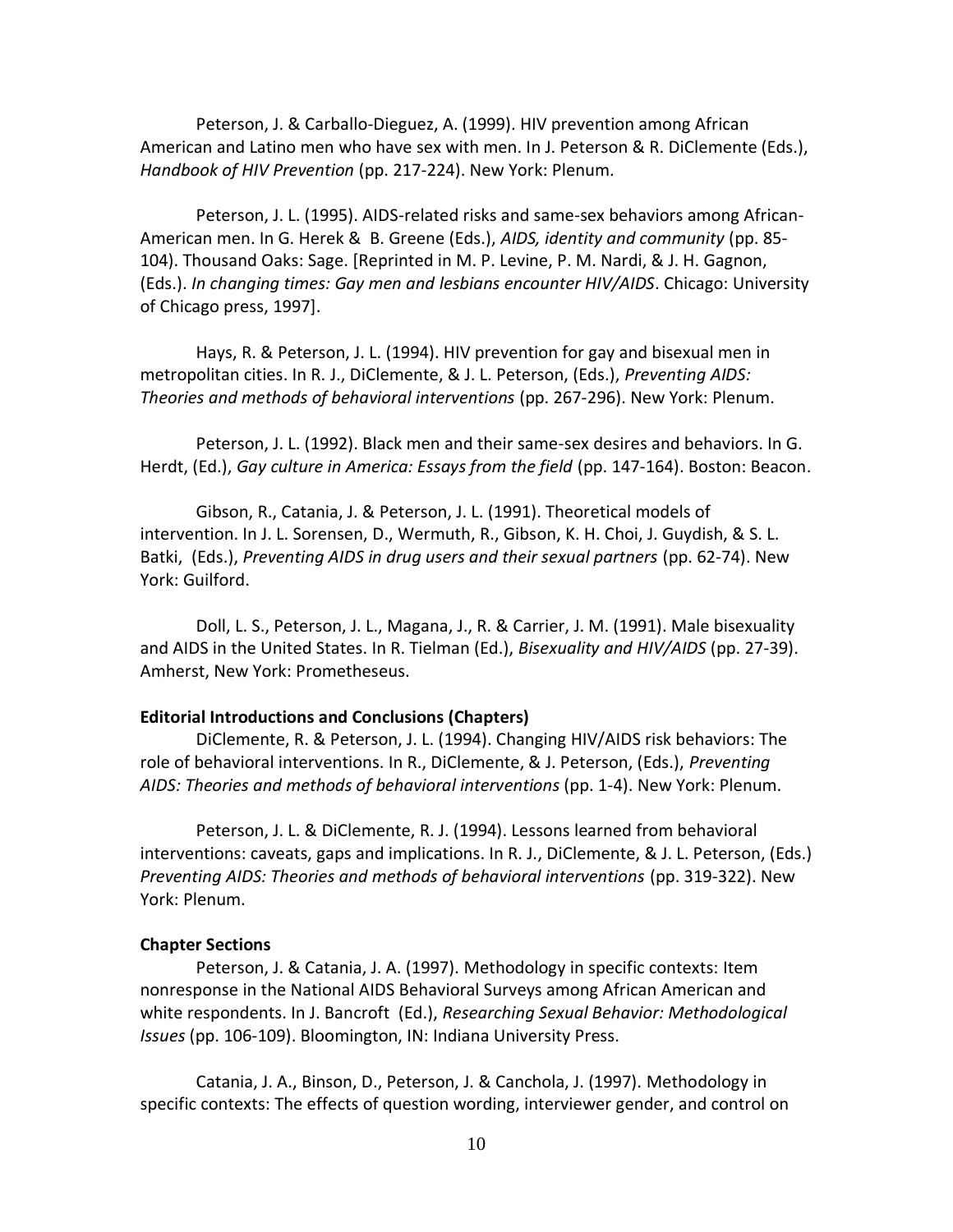item response by African American respondents. In J. Bancroft (Ed.), *Researching Sexual Behavior: Methodological Issues* (pp. 110-113). Bloomington, IN: Indiana University Press.

#### **Encyclopedia Entries**

*Vincent, W.,* Parrott, D. J. & Peterson, J. L. (2014). Sexual prejudice. In M. Bloom and T. Gullotta. (Eds.), *Encyclopedia of primary prevention and health promotion* (2<sup>nd</sup> Ed., pp. 431-443), Springer: New York, NY.

#### **Published Reports**

Institute of Medicine (2011). The Health of Lesbian, Gay, Bisexual, and Transgender People: Building a Foundation for Better Understanding. Washington, DC: The National Academies Press.

## **Scientific Presentations**

(Student coauthors noted in italics)

Rebchook, G. M., Pollack, L. M., Tan, J. Y., Peterson, J. L., Huebner, D. M., Tebbetts, S., & Kegeles, S. M. (2020). *Information-Motivation-Behavioral (IMB) skills correlates of engagement in HIV ART adherence among young African American MSM living with HIV.* Poster presentation at the XXIII International AIDS Conference, Virtual.

Kegeles, S., Rebchook, G., Pollack, L., Tan, J., Tebbetts, S. Zovod, B., Peterson, J. & Huebner, D. (2019). *The long, winding road along the continuum of care among young black MSM (YBMSM) living with HIV in the South*. Poster presentation at the annual National HIV Prevention Conference, Hyatt Regency Atlanta Hotel and Marriott Marquis Hotel, Atlanta, GA.

Huebner, D., Rebchook, G., Peterson, J., Pollack, L., Tan, J., & Kegeles, S. (2019). *Low social support and low education predict unidentified HIV infection among young black men who have sex with men in Texas.* Poster presentation at the annual National HIV Prevention Conference, Hyatt Regency Atlanta Hotel and Marriott Marquis Hotel, Atlanta, GA.

Kegeles, S., Rebchook, G., Pollack, L., Tan, J., Huebner, D., Tebbetts, S., Zovod, B. & Peterson, J. (2019). *Missing the goals of treatment as prevention: young black MSM living with HIV in large Southern cities and the continuum of care.* Poster presentation at the annual National HIV Prevention Conference, Hyatt Regency Atlanta Hotel and Marriott Marquis Hotel, Atlanta, GA.

Kegeles, S., Rebchook, G., Pollack, L., Huebner, D., Tebbetts, S., Vincent, W., Tan, J., Zovod, B., Williams, R., Leonard, A., & Peterson, J. (2018). *Why young African American MSM (YAAMSM) ages 18-29 who are living with HIV in the Southern region of*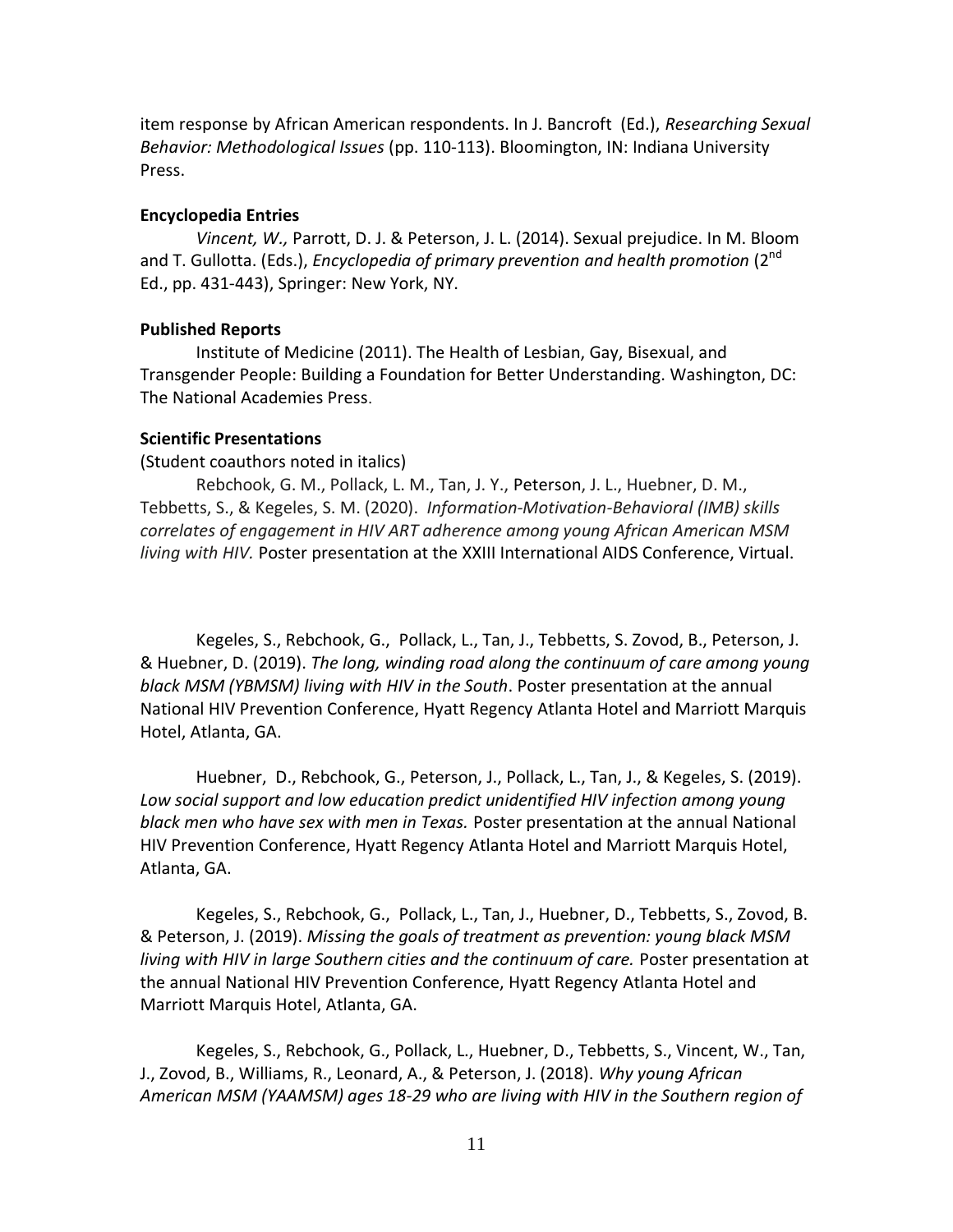*the United States do or do not take HIV treatment regularly.* Poster presentation at the XXII International AIDS Conference, Amsterdam, Netherlands.

Vincent, W., Peterson, J., Huebner, D., Tan, J., Rebchook, G., Storholm, E., Pollack, L., & Kegeles, S. (2018). *Latent profiles of behavioral and sexual risk for HIVnegative and positive young African American men who have sex with men: Implication for HIV prevention and pre-exposure prophylaxis.* Poster presentation at the XXII International AIDS Conference, Amsterdam, Netherlands.

Vincent, W., Pollack, L., Huebner, D., Peterson, J., Rebchook, G., Tan, J. & Kegeles, S. (2017). *Social-ecological framework for understanding risk and protective factors for depressive symptoms among young black men who have sex with men.* Poster presentation at the annual meeting of the American Public Health Association, World Congress Center, Atlanta, GA.

Rolle, C. P., Rosenberg, E. S., Luisi, N., J., Grey, J., Sanchez, T., Del Rio, C., Peterson, J. L., Frew, P. M., Sullivan, P., & Kelley, C. F. (2016). *Willingness to use preexposure prophylaxis among black and white men who have sex with men in Atlanta, Georgia*. Oral presentation at the annual ID Week conference of the Infectious Diseases Society of America, New Orleans Convention Center, New Orleans, LA.

Huebner, D. Peterson, J., Kegeles, S., Pollack, L., Rebchook, G., & Tan, J. (2016). *It's Complicated: The role of primary romantic relationships in HIV care engagement outcomes among young HIV-positive black men who have sex with men.* Poster presentation at the  $11<sup>th</sup>$  International Conference on HIV Treatment and Prevention Adherence. Diplomat Resort, Hollywood, FL.

Tan, J. Kegeles, S., Pollack, L., Rebchook, G., Peterson, J., Huebner, D., Johnson, W. & Eke, A. (2015) *Correlates of engagement in the HIV care continuum among young black HIV+ MSM.* Oral presentation at the annual National HIV Prevention Conference, Hyatt Regency Atlanta Hotel and Marriott Marquis Hotel, Atlanta, GA.

Rebchook G., Kegeles, S., Pollack, L., Tan, J., Huebner, D., Peterson, J., (2015). *Home HIV testing among young, African American gay, bisexual, and other MSM: Who uses it and who intends to use it in the future.* Oral presentation at the annual National HIV Prevention Conference, Hyatt Regency Atlanta Hotel and Marriott Marquis Hotel, Atlanta, GA.

Kegeles, S., Rebchook, G., Huebner, D., Williams, R., Vincent, W., Tan, J., Pollack, L., Arnold, E., Peterson, J. (2015). *Young black MSM with a history of incarceration are especially vulnerable to HIV and other societal Ills.* Oral presentation at the annual National HIV Prevention Conference, Hyatt Regency Atlanta Hotel and Marriott Marquis Hotel, Atlanta, GA.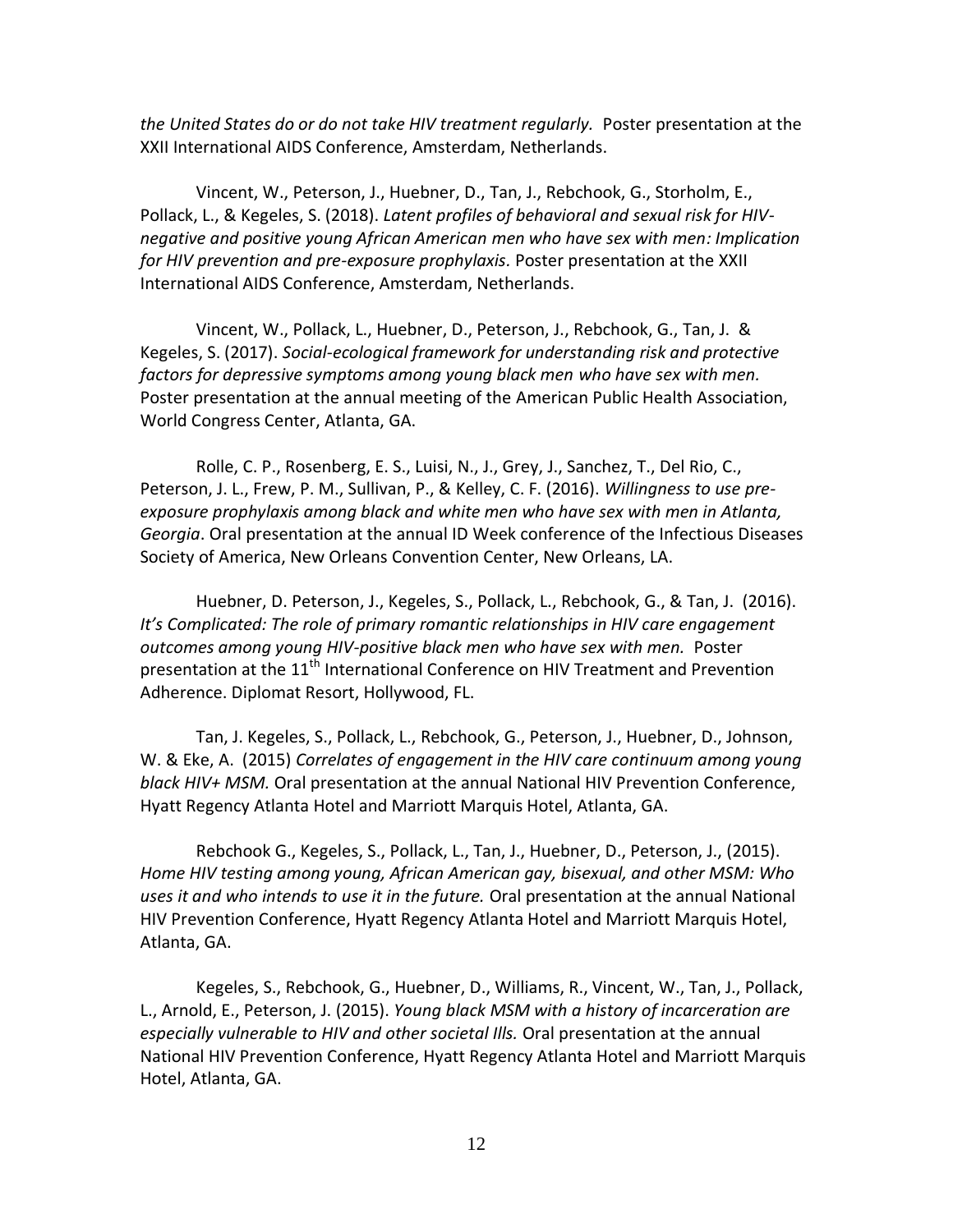Huebner, D., Thoma, B., Pollack, L., Rebchook, G., Peterson, J. & Kegeles, S. (2015). Parent communication about sex predicts sexual risk behavior among young black men who have sex with men (MSM). Oral presentation at the annual National HIV Prevention Conference, Hyatt Regency Atlanta Hotel and Marriott Marquis Hotel, Atlanta, GA.

Eke, A., O'Leary, A., Rebchook, G.; Huebner, D., Peterson, J., Johnson, W. & Kegeles, S. (2015). *Psychosocial influences in a community-level HIV prevention intervention for young black MSM (YBMSM).* Poster presentation at the annual National HIV Prevention Conference, Hyatt Regency Atlanta Hotel and Marriott Marquis Hotel, Atlanta, GA.

Tan, J. Pollack, L.,Rebchook, G., Kegeles, S., Huebner, D., Peterson, J., (2015). *Differences in outcomes of engagement in the HIV care continuum by relationship status and partner serostatus among Young Black HIV+ MSM.* Poster presentation at the annual National HIV Prevention Conference, Hyatt Regency Atlanta Hotel and Marriott Marquis Hotel, Atlanta, GA.

Rebchook G., Tan, J., Pollack, L., Kegeles, S., Peterson, J., & Huebner, D., (2015). *Young, African American MSM's experience with and attitudes towards PrEP: Who knows about it, who has used it, and ideas to improve scale-up.* Poster presentation at the annual National HIV Prevention Conference, Hyatt Regency Atlanta Hotel and Marriott Marquis Hotel, Atlanta, GA.

*Pitasi, M.,* Peterson, J.L., Sanchez, T., de Rio, C., Frew, R., & Kelley, C., et al., (2014). *Prevalence and correlates of sexuality identity stigma among black and white men who have sex with men, Atlanta, GA*. Oral presentation at the annual meeting of the American Public Health Association, New Orleans Convention Center, New Orleans, LA.

Swartout, K. M. & Peterson J. L. (2014). *Who will step in, and why?: Bystander intervention in situations involving aggression.* Co-chairs, Symposium at the XXI<sup>st</sup> World Meeting of the International Society for Research on Aggression, Loews Hotel, Atlanta, GA.

*Goodnight, B., Bellis, A.* Swartout, K. M., & Peterson, J. L. (2014). *When too many bystanders are not enough: Predictors of bystander intervention involving antigay*  aggression. Paper presentation at the XXI<sup>st</sup> World Meeting of the International Society for Research on Aggression, Loews Hotel, Atlanta, GA.

*Daboin, I,* Peterson, J. L., Parrott, D. J. (2014). *Racial differences in sexual*  prejudice and other correlates of anti-gay aggression. Poster presentation at the XXI<sup>st</sup>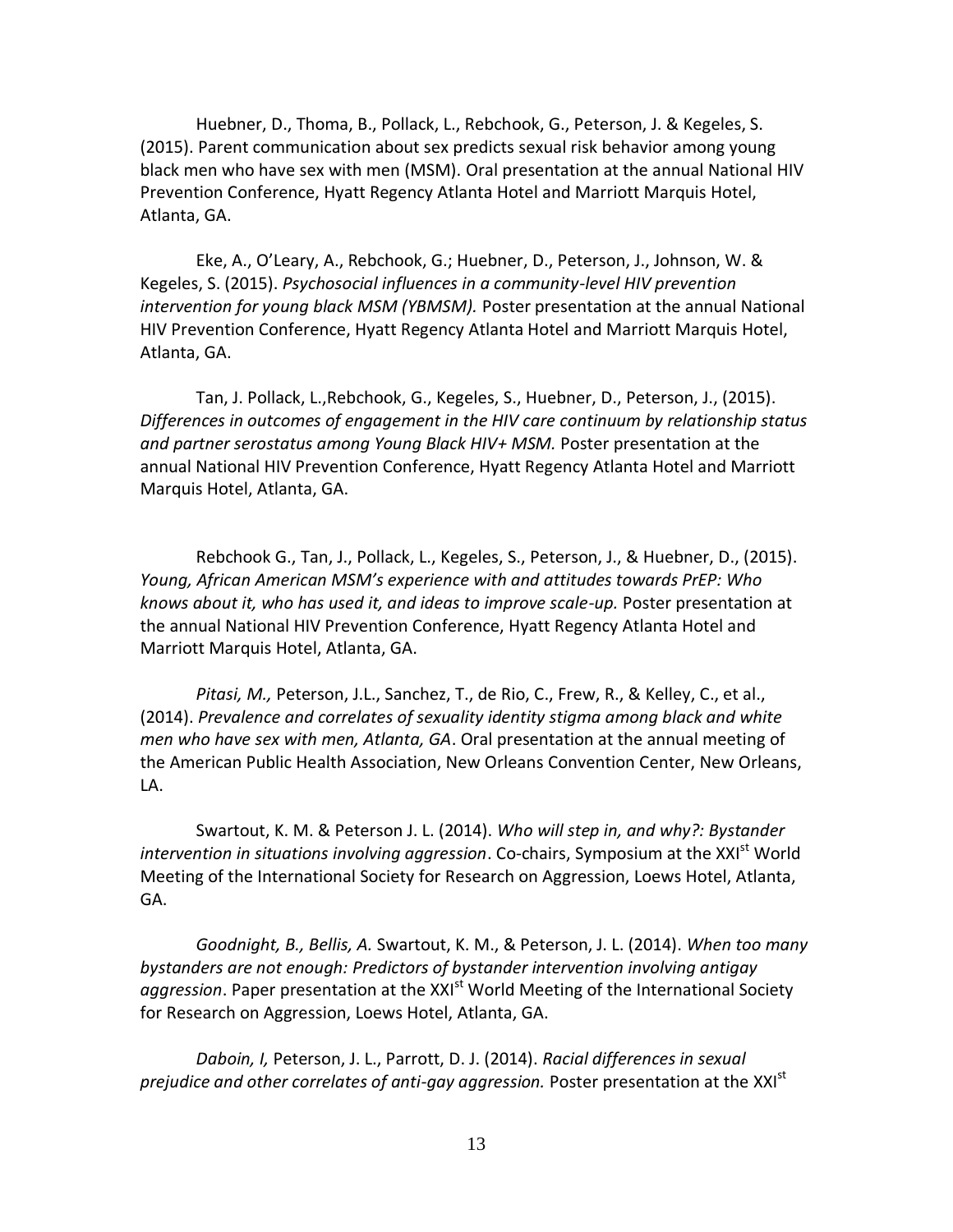World Meeting of the International Society for Research on Aggression, Loews Hotel, Atlanta, GA.

*Daboin, I,* & Peterson, J. L., (2014). *Racial centrality and its varying implications*  across racial groups. Poster presentation at the 3<sup>rd</sup> biennial meeting of APA Division 45 Research Conference, University of Oregon, Eugene, OR.

Rosenberg, E. S., Sullivan, P. S., Kelley, C. F., Sanchez, T. Hl., Luisi, N., del Rio, C., Salazar, L. F., Frew, P. F. & Peterson, J. L. (2014). *Race and age disparities in HIV incidence and prevalence among MSM in Atlanta*, GA. Oral presentation at the 20<sup>th</sup> Conference on Retroviruses and Opportunistic Infections. Hynes Convention Center, Boston, MA.

*Geidner, A., Smallwood, M., Daboin, I.* & Peterson, J. L. (2014). *Variations in participants definitions of heterosexuality and the association between non-heterosexual arousal and masculinity*. Poster presentation at the annual meeting of the Georgia Psychological Association, The Classics Center, Athens, GA.

*Daboin, I.,* Peterson, J. L., Parrott, D. J., & Swartout, K. (2013). *Threats to masculinity and aggression toward sexual minorities*. Poster presentation at the 121 st annual convention of the American Psychological Association, Honolulu Convention Center, Honolulu, HI.

*Daboin, I.,* & Peterson, J. L. (2013). *Quantity or quality?: The effect of contact on sexual prejudice*. Poster presented at the 14th biennial meeting of the Society for Community Research and Action, (Division 27), American Psychological Association, University of Miami, Coral Gables, FL.

*Smallwood M., Daboin, I., Zuckerman, A*. & Peterson, J. L. (2013). *"In their own words:" Heterosexual men's reports of their contact with sexual minorities*. Poster presented at the annual meeting of the Georgia Psychological Association, Evergreen Marriott Conference Resort, Stone Mountain, GA. (Awarded 2<sup>nd</sup> place in student poster competition).

Millett, G. A., Peterson, J. L., Flores, S. A., Jeffries, W. L., Hart, T. A., Wilson, P. A. et al. (2012). *A meta-analysis of factors associated with HIV infection disparities among black MSM relative to other MSM in the United States*. Poster presented at the 19th Conference on Retroviruses and Opportunistic Infections. Washington State Convention Center, Seattle, WA.

Kegeles, S. M., Rebchook, G., Huebner, D., Peterson, J. L. et al. (2012). Understanding HIV testing among young Black MSM in the U.S.: *Psychological, social/interpersonal, and structural variables affect who delays testing*. Poster presented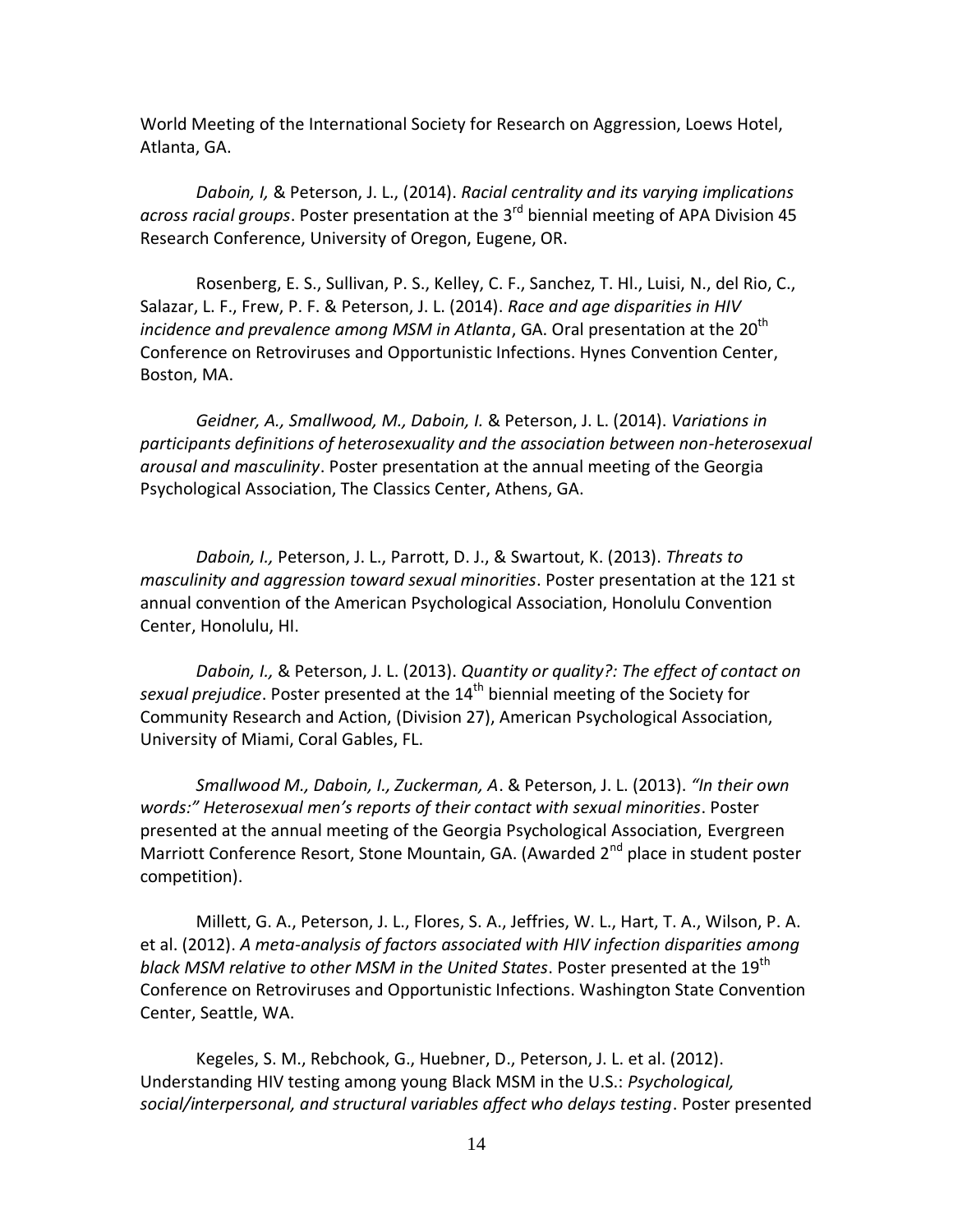at the XIX International AIDS Conference, Washington Convention Center, Washington, DC.

Rosenberg, E. S., Kelly, C. F., O'Hara, B. M., Frew P. M., Peterson, J. L et al. (2012). *Equal behaviors, unequal risks: The role of partner transmission potential in racial HIV disparities among men who have sex with men*. Oral presentation at the XIX International AIDS Conference, Washington Convention Center, Washington, DC.

Kelley, C. F., Rosenberg, E. S., O'Hara, B. M., Frew, P. M., Peterson J. L. et al. (2012). *Measuring population transmission potential: An alternative metric of transmission risk in men who have sex with men*. Poster presented at the XIX International AIDS Conference, Washington, DC.

O'Hara, BM et al. *Gonorrhea and syphilis incidence among black and white HIVnegative men who have sex with men (MSM) in Atlanta, GA*. Poster presented at the XIX International AIDS Conference. Washington, DC. 2012.

Frew, P. M., O'Hara, B., Rosenberg, E., Williams, S., DiClemente, R, Peterson, J. L. & Sullivan P. (2012). *Prevalence of recognized and unrecognized HIV infection in an urban cohort of black and white men who have sex with men*. Poster presented at the 19<sup>th</sup> Conference on Retroviruses and Opportunistic Infections. Washington State Convention Center, Seattle, Washington.

*Daboin, I.,* Peterson, J. L., & Parrott, D. J. (2012). *Racial differences in the*  determinants of anti-gay aggression in a community sample. Paper presented at the 12<sup>th</sup> annual Diversity Challenge Conference, Institute for the Study and Promotion of Race and Culture, Boston College, Boston, MA.

*Vincent, W.,* Peterson, J. L., & Parrott, D. J. (2011). *AIDS-related stigma and aggression toward sexual minorities: Effects of race and prior contact*. Poster presented at the 13<sup>th</sup> biennial meeting of the Society for Community Research and Action, (Division 27), American Psychological Association, Roosevelt University, Chicago, IL.

Watts, R. & Peterson, J. (2011). *Community psychology and a new, improved masculinity—Theory, research and action*. Co-Chair, Roundtable presentation and discussion at the  $13<sup>th</sup>$  biennial meeting of the Society for Community Research and Action, (Division 27), American Psychological Association, Roosevelt University, Chicago, IL.

Kegeles, S., Rebchook, G., Peterson, J.L., Huebner, D., Eke, A. Johnson, W. Pollack, L., & Williams, R. (2011). *Multilevel factors associated with sexual risk behavior among young black MSM*. Oral presentation at the 2011 National HIV Prevention Conference, Atlanta, GA.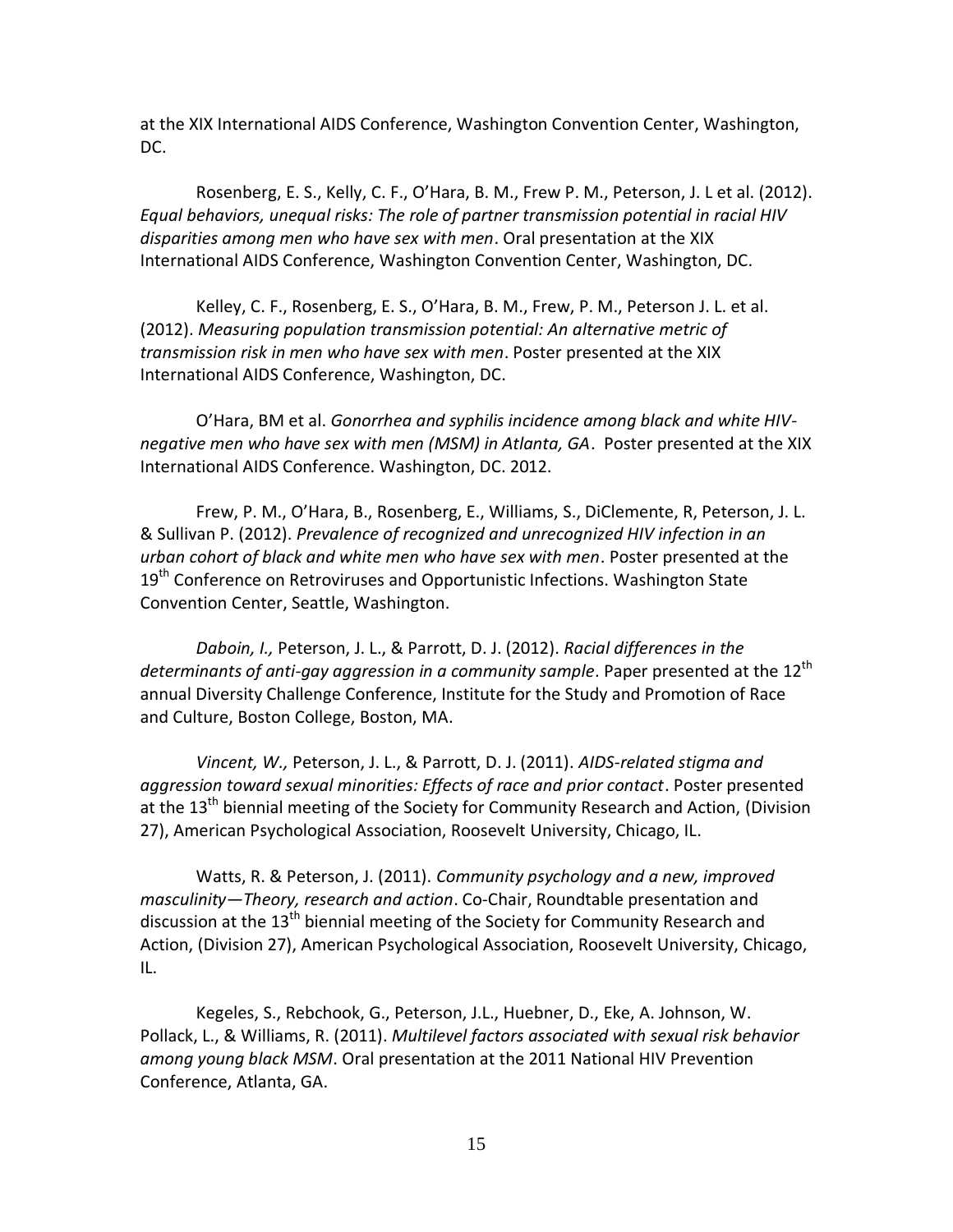Kegeles, S., Rebchook, G., Huebner, D., Peterson, J.L., Pollack, L., & Williams, R. (2010). *Social oppression- homophobia and racism- and socioeconomic distress as determinants of unprotected anal intercourse among young U. S. black gay/bisexual men*. Poster presentation at the XVIII International AIDS Conference, Vienna, Austria.

Parrott, D. J., Peterson, J. L., & Bakeman, R. (2010). *Determinants of aggression based on sexual orientation: A test of gender role enforcement theory*. Paper presented at the Annual Meeting of the Society for the Scientific Study of Sexuality, Las Vegas, NV.

*Vincent, W.,* Parrott, D. J. & Peterson, J. L. (2009). *The interactive effects of alcohol use and adherence to traditional male norms on aggression toward sexual minorities*. Poster presented at the 32<sup>nd</sup> Annual Scientific Conference of the Research Society on Alcoholism, Sand Diego, CA.

*Vincent, W.,* Peterson, J. L., & Parrott, D. J. (2009). *Sexual prejudice, religious fundamentalism, and anti-gay responses in Black men.* Poster presented at the 12<sup>th</sup> biennial meeting of the Society for Community Research and Action, (Division 27), American Psychological Association, Montclair State University, Newark, NJ.

*Vincent, W.,* Peterson, J. L., & Parrott, D. J. (2008). *Race disparities in women's*  attitudes toward gay men and lesbians. Poster presented at the 7<sup>th</sup> biennial Convention of the Society for the Psychological Study of Social Issues, Chicago, IL.

*Vincent, W.,* Parrott, D. J., & Peterson, J. L. (2008). *Effects of gender role stress*  and prejudice on antigay anger. Poster presented at the 116<sup>th</sup> Annual Convention of the American Psychological Association, Boston, MA.

*Vincent, W.,* Parrott, D. J., & Peterson, J. L. (2008). *Male gender role stress and*  antigay aggression: Anger's role. Poster presented at the 116<sup>th</sup> Annual Convention of the American Psychological Association, Boston, MA.

Millett, G., Flores, S., Peterson, J. L., & Bakeman, R. (2007). *Black-white disparities in HIV infection among men who have sex with men: A meta-analytic examination of HIV risk behaviors*. Paper presented at the National Conference on STD Prevention, National Center for HIV, STD, and TB Prevention, Centers for Disease Control & Prevention (CDC), Atlanta, GA.

Peterson, J. L., Oakes, J. M., Horvath, K. J., & Rosser, S. (2007). *Sexual risks and Internet use among African American men who have sex with men*. Paper presented at the 11<sup>th</sup> biennial meeting of the Society for Community Research and Action, (Division 27), American Psychological Association, Pasadena, CA.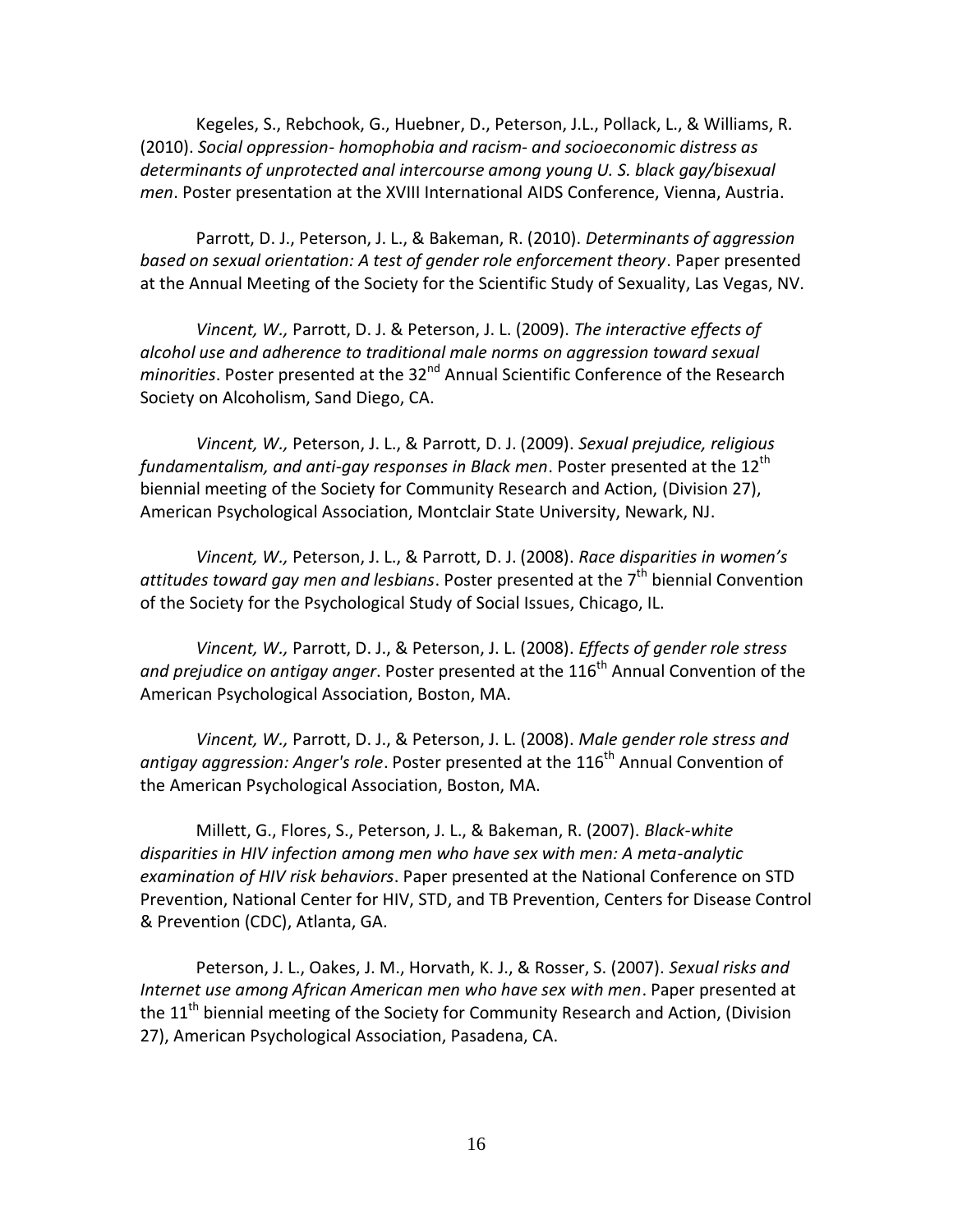Parrott, D.J., Peterson, J. L. & *Vincent, W.* (2007). *Predictors of anger in response*  to male homosexuality. Poster presented at the 115<sup>th</sup> Annual Convention of the American Psychological Association, San Francisco, CA.

Rosser, B. R. S., Peterson, J. L., Jaccoby, S. J., Miner, M., Welles, S., Hatfield, L.A. & The Positive Connections Team. (2006). *Unsafe sex rates of HIV positive MSM in the USA: Results of the Positive Connections Trial*. Poster presentation at the XVI International AIDS Conference, Toronto, Canada.

Peterson, J. L., Rothenberg, R., Kraft, J. M., Beeker, C. & Trotter, R. (2005). *HIV risks in social and sexual networks of young Black men who have sex with men*. Paper presented at the biennial meeting of the Society for Community Research and Action, (Division 27), American Psychological Association, University of Illinois, Urbana-Champaign, IL.

Peterson, J. L. (2005). *And all that divided them merged: Achieving human diversity in community psychology*. Closing plenary panel presentation at the 10<sup>th</sup> biennial meeting of the Society for Community Research and Action, (Division 27), American Psychological Association, University of Illinois, Urbana-Champaign, IL.

Peterson, J. L., Seal, D., Kelly, J., Choi, K., Miller, R., Stokes, J., Remafedi, G., O'Donnell, L., Stueve, A., Ford, W., Clark, L., Guenther-Grey, C., Wright-Fofanah, S., Lin, L. & Sumartojo, E. (2003). *Trends in sexual risk taking among urban young men who have sex with men*. Paper presented at the National HIV Prevention Conference, Centers for Disease Control & Prevention (CDC), Atlanta, GA.

Peterson, J. L. & Hart, T. (2003). *Sexual identity and HIV high risk behavior among young African American men*. Paper presented at the biennial meeting of the Society for Community Research and Action, (Division 27), American Psychological Association, New Mexico Highlands University, Las Vegas, NM.

*Mashburn, A.,* Peterson, J. L., Bakeman, R., Miller, R., & Clarke, L. (2003). *HIV testing among young African American men who have sex with men and the moderating*  effect of setting. Poster presentation at the 9<sup>th</sup> biennial meeting of the Society for Community Research and Action, (Division 27), American Psychological Association, New Mexico Highlands University, Las Vegas, NM.

*Wilson, P. A.,* Yoshikawa, H., & Peterson, J. L. (2002). *Social networks, social and political group involvement and HIV risk behaviors of African American men who have sex with men*. Oral presentation at the annual meeting of the American Public Health Association, Philadelphia PA.

Stevenson, L. Y., Seal, D. W., Peterson, J. L., Stokes, J. P., Guenther-Grey, C., Choi, K., O'Donnell, L. & The Community Intervention Trial for Youth Study Team. (2002). *Sexual and safer sex scripts among young men who have sex with men*. Oral presentation at the XIV International AIDS Conference, Barcelona, Spain.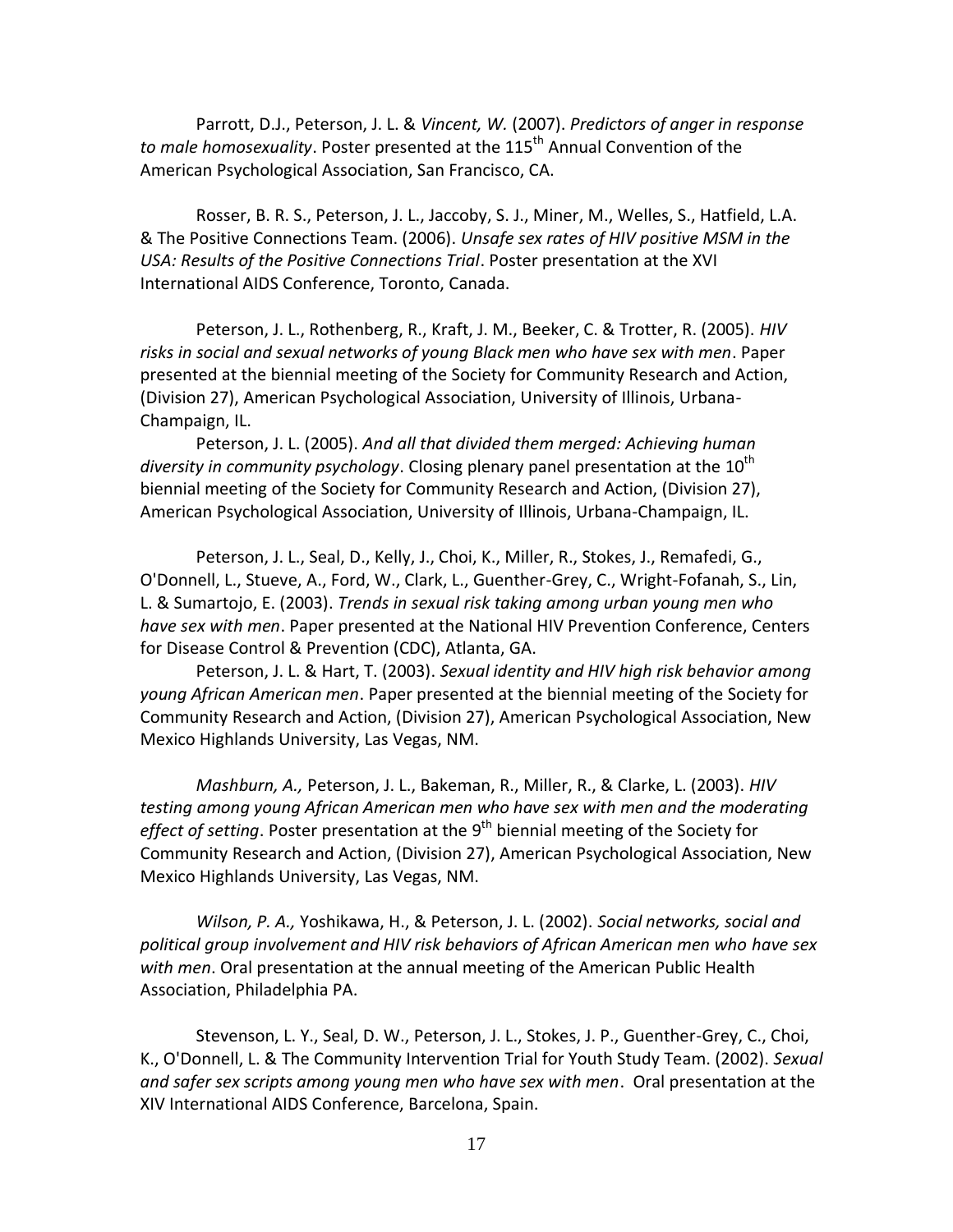*Wilson, P. A.,* Yoshikawa, H., & Peterson, J. L. (2002). *The impact of social networks and social/political group involvement on HIV-risk behaviors of African-American men who have sex with men*. Poster presentation at the XIV International AIDS Conference, Barcelona, Spain.

Peterson, J. L. (2000). *Determinants of HIV risk behaviors among African American Gay/Bisexual Men*. Paper presented at the National Conference on STD Prevention, National Center for HIV, STD, and TB Prevention, Centers for Disease Control & Prevention (CDC), Atlanta, GA.

Peterson, J. L. (1999). *From individual change to social change: Church intolerance and self-acceptance among African American men who have sex with men (MSM)*. Invited lecture to the HIV Research Center, Columbia University, New York, NY.

Peterson, J. L., Woodyard, J., & Stokes, J. (1999) *Let us go into the house of the Lord: Participation in African American churches by African American men who have sex*  with men (MSM). Poster presentation at the 7<sup>th</sup> biennial meeting of the Society for Community Research and Action, (Division 27) American Psychological Association, Yale University, New Haven , CT.

Chalvin, V., Kalichman, S., Demi, A., & Peterson, J. L. (1998). *Work-related stress and occupational burnout in AIDS caregivers: Test of a coping support model*. Poster presentation at the XIIth International AIDS Conference, Geneva, Switzerland.

Peterson, J. L. & Stokes, J. (1998). *HIV intervention research as community empowerment among African American MSM*. Paper presented at the Conference on Public Health in the 21st Century: Behavioral and Social Contributions, Atlanta, GA.

Peterson, J. L., Stokes, J., Beeker, C. & Kraft, J. (1997). *Individual, situational, and community influences on sexual risk-taking in young African American men who have sex with men*. Paper presented at the Biopsychosocial Research Conference on AIDS, Melbourne, Australia.

Monteiro, K. P., Michael, B., Folkman, S. & Peterson, J. L. (1997). *Coping processes of African American men coping with AIDS*. Paper presented at the annual meeting of the Association of Black Psychologists, Chicago, IL.

Monteiro, K. P., Michael, B., Folkman, S. & Peterson, J. L. (1997). *Social identity and health of heterosexual, gay and bisexual African American men with AIDS*. Paper presented at the annual meeting of the Association of Black Psychologists, Chicago, IL.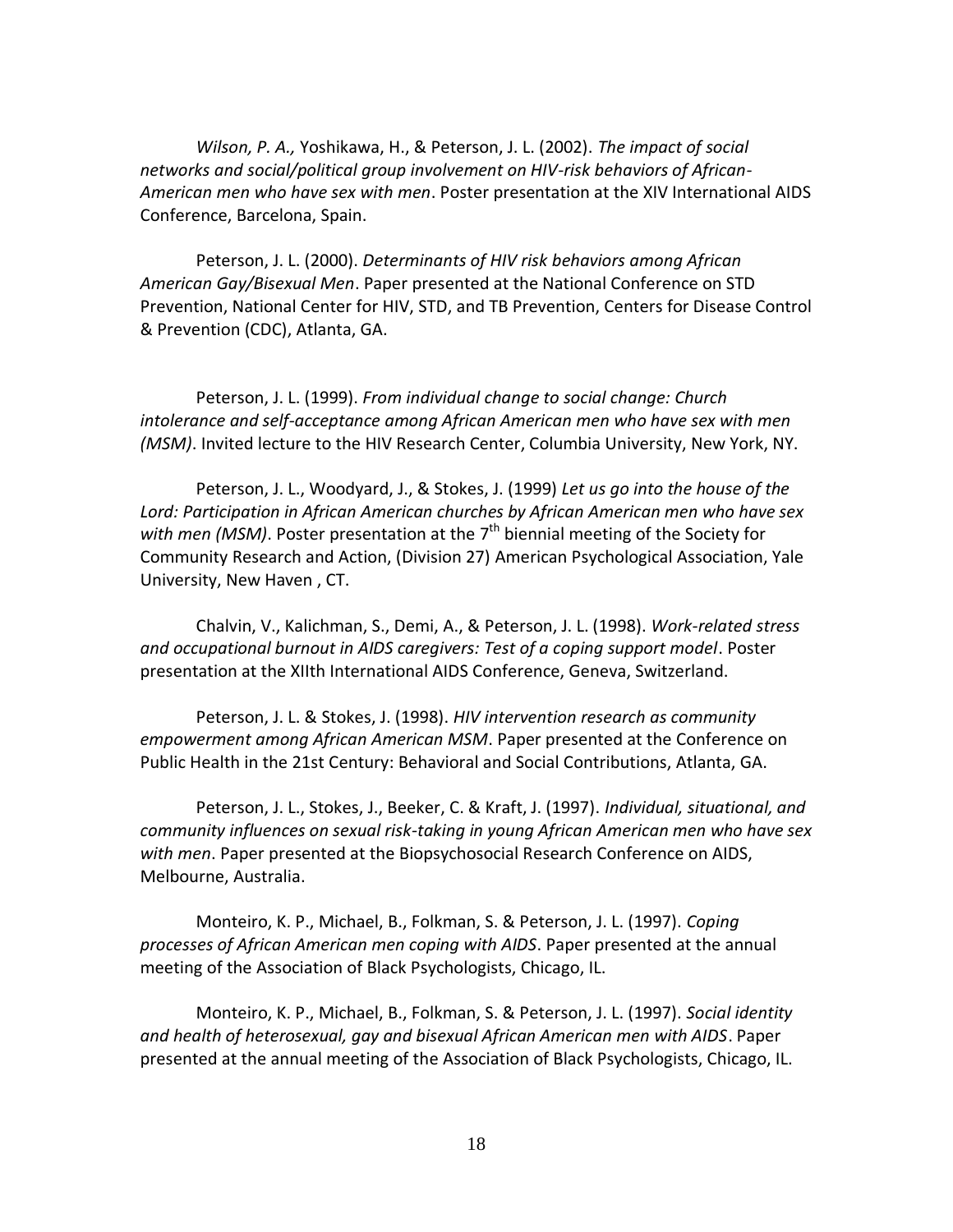Peterson, J. L. (1996, Chair). *Research methods: Social and behavioural science*. Symposium presented at the XI International Conference on AIDS, Vancouver, BC.

Catania, J. & Peterson, J. L. (1996). *Race, gender, and age effects on nonresponse in the National AIDS Behavioral Survey (NABS)*. Paper presented at the Scientific Conference on Methodological Issues in HIV Behavioral Research, Kinsey Institute, Bloomington, IN.

Peterson, J. L. (1996). *Social-cognitive interventions for HIV prevention among African-American gay and bisexual men*. Paper presented at the CDC Prevention Summit, Atlanta, GA.

Peterson, J. L. (1995, Invited Moderator). *HIV prevention in minority populations: Gay/bisexual men and drug users*. Panel discussion presented at the Third Science Symposium on HIV Prevention: Current Status and Future Directions, Northern Arizona University, Flagstaff, AZ.

Peterson, J. L. (1995). *An HIV prevention strategy for African American gay and bisexual men*. Paper presented at the Third Science Symposium on HIV Prevention: Current Status and Future Directions, Flagstaff, AZ.

Peterson, J. L. (1995). *HIV risk reduction among African-American gay and bisexual men*. Paper presented at the meeting on HIV Research Development, University of Minnesota, Minneapolis, MN.

Peterson, J. L. (1994). *HIV risks and the same-sex desires and behaviors of African-American Men*. Paper presented at the annual meeting of the American Psychological Association, Los Angeles, CA.

Peterson, J. L. (1994, Chair). *Applying community psychology to public health problems*. Panel discussion presented at the annual meeting of the Southeastern Psychological Association, New Orleans, LA.

Peterson, J. L. (1993*). Close encounters of an unsafe kind: Preventing AIDS in African-American gay men*. Paper presented at the annual Eco-Community Conference, Toccoa, GA.

Peterson, J. L. (1993*). Successful preventive interventions for African American gay and bisexual men*. Paper presented at a meeting of the Committee on Substance Abuse and Mental Health Issues in AIDS Research, National Academy of Sciences, Institute of Medicine, San Francisco, CA.

Peterson, J. L. (1993). *AIDS risk reduction among Black gay men*. Paper presented at the Conference on Behavioral Research on the Role of Condoms in Reproductive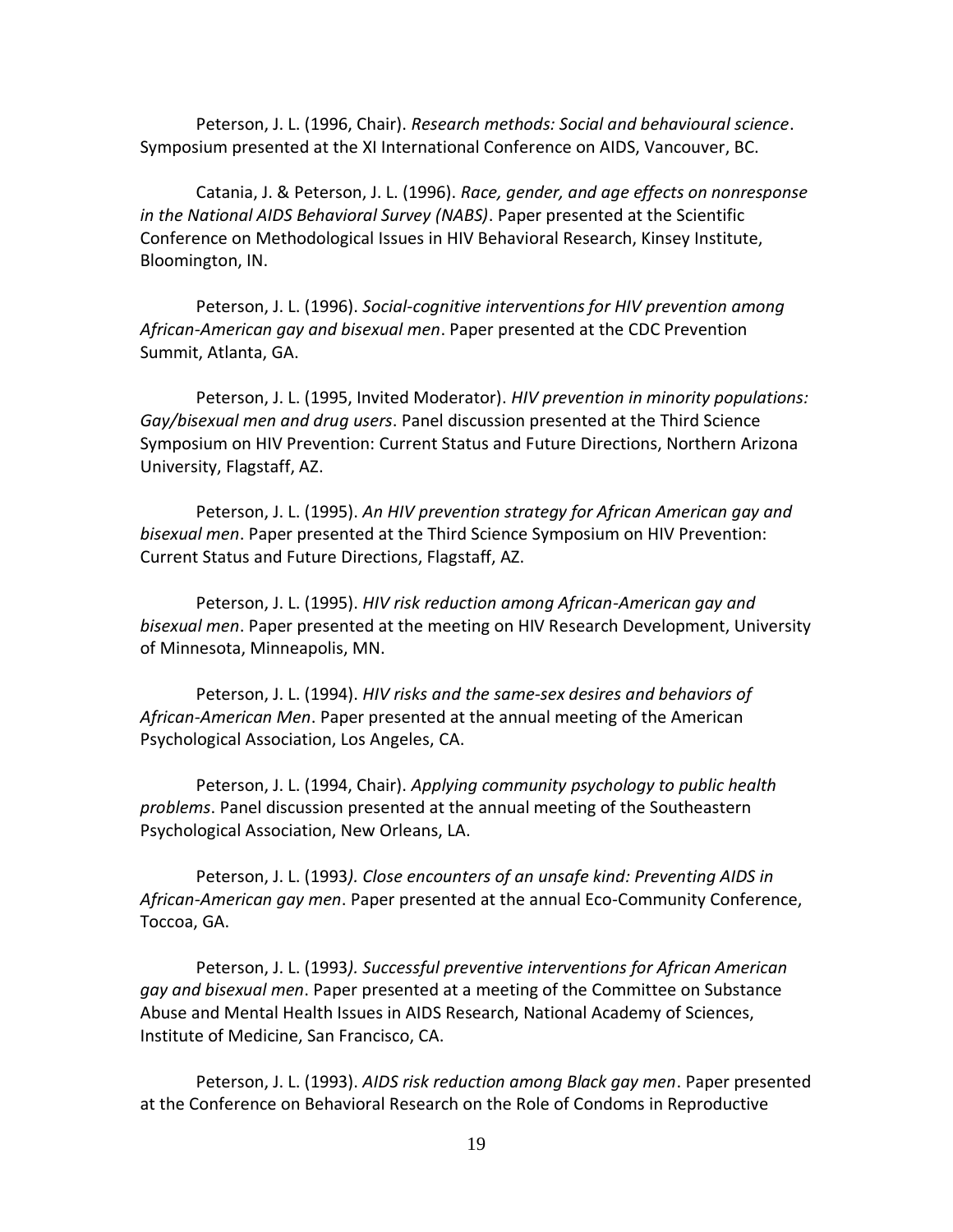Health, National Institute of Child Health and Human Development, (NICHD), Bethesda, MD.

Peterson, J. L. (1992). *Condom use among central city Black men and women in the U.S.* Paper presented at the Stanford Center for Disease Prevention, Palo Alto, CA.

Peterson, J. L., (1992, Chair). *Premature death in men and women*. Symposium presented at the annual meeting of the American Psychological Association, Washington, DC.

Peterson, J. L., (1991, Co-Chair). *Social class, ethnicity and health*. Symposium presented at the annual meeting of the American Psychological Association, San Francisco, CA.

Peterson, J. L., Marin, B., Turner, H., Catania, J. (1991). *Condom use among inner city Black men and women in the United States*. Paper presented at the annual meeting of the American Psychological Association, San Francisco, CA.

Golden, E., Catania, J., Fullilove, R., Peterson, J., Coates, T. (1991). *Gender influences the relationship between drug use and high risk sex among multi-ethnic heterosexuals*. Poster presentation at the Vllth International Conference on AIDS, Florence, Italy.

Kegeles, S., Catania, J., Peterson, J., Marin, B., Fullilove, M., Hulley, S. & Coates, T.(1991). *What about condoms?: Black, Hispanic, and White views from a populationbased sample.* Poster presentation at the Vllth International Conference on AIDS, Florence, Italy.

Catania, J., Coates, T. J., Turner, H., Peterson, J., Marin, B., & Wiley, J. (1991). *The National AIDS Behavioral Survey*. Poster presentation at the Vllth International Conference on AIDS, Florence, Italy.

Catania, J., Coates, T., Kegeles, S., Peterson, J., Marin, B., Fullilove, M. (1990). *Predicting risk behavior with the AIDS risk reduction model (ARRM) in a random household probability sample of San Franciscans: The "AMEN" study*. Poster presentation at the VIth International Conference on AIDS, San Francisco, CA.

Peterson, J. L., Coates, T. J., Catania, J., Kegeles, S., Drues, J. , Fullilove, M. & Hulley, S. (1990). *To be or not to be tested?: Racial, ethnic and sexual orientation differences in obtaining HIV antibody testing and receiving test results*. Oral presentation at the VIth International Conference on AIDS, San Francisco, CA.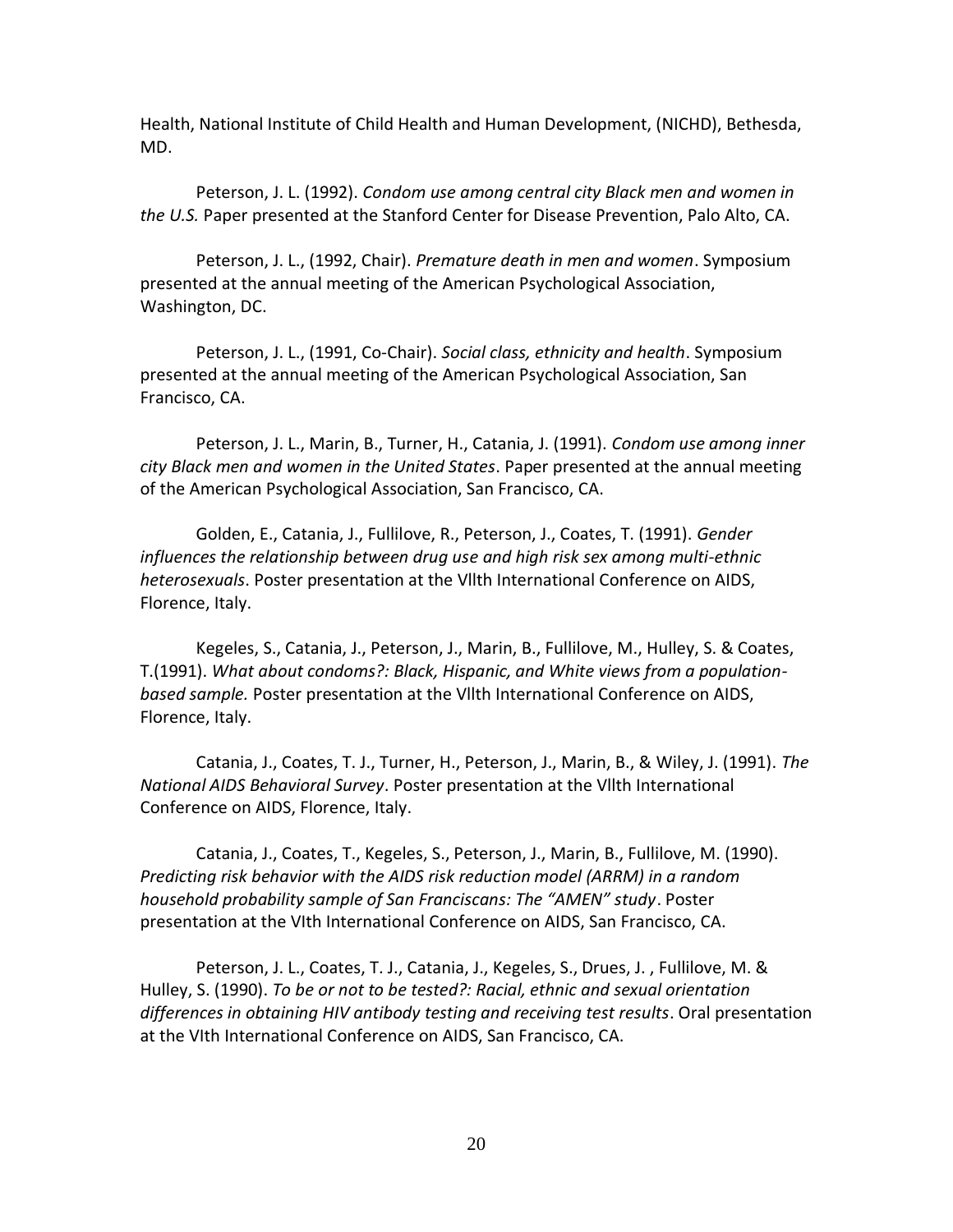Peterson, J. L. (1989). *The AIDS epidemic among Black gay and bisexual men.* Paper presented at the annual meeting of the Association of Black Sociologists, San Francisco, CA.

Peterson, J. L., Fullilove, R., Catania, J. & Coates, T. (1989). *Close encounters of an unsafe kind: Risky sexual behaviors and predictors among Black gay and bisexual men*. Poster presentation at the Vth International Conference on AIDS, Montreal, Canada.

Peterson, J. L., Fullilove, R. & Coates, J. (1989). *Dangerous liaisons: AIDS risk behaviors and attitudes among Black bisexual men*. Poster presentation at the University of California, Universitywide AIDS Task Force Principal Investigators' Meeting, San Diego, CA.

Peterson, J. L. (1989). *Sexual behavior of Black Americans*. Paper presented at the IIIrd Annual Conference on HIV/AIDS in the Ethnic Minority Community, Washington, DC.

Peterson, J. L. (1989). *Risky sexual behaviors among Black gay and bisexual men in the San Francisco Bay Area*. Paper presented at a meeting of the NIMH-NIDA National AIDS Research Centers, Miami, FL.

Peterson, J. L. (1988). *Intervention strategies for AIDS prevention in minority communities*. Paper presented at the University of California Intercampus Conference on Health Psychology Research on AIDS, Berkeley, CA.

Peterson, J. L. (l988). *Changes in the AIDS epidemic among ethnic gay men*. Paper presented at the annual meeting of the Western Psychological Association, Burlingame, CA.

Peterson, J. L. (l986). *AIDS and Blacks: Gay identity, racial poverty, and racial discrimination*. Paper presented at the annual meeting of the American Psychological Association, Washington, D.C.

*Schriber, J. L.,* Larwood, L. & Peterson, J. L. (l983). *Self-serving biases in the attribution of marital conflict*. Paper presented at the annual meeting of the American Psychological Association, Anaheim, CA.

Peterson, J.L. & *Okamuro, R.* ( l98l). *Disclosure reciprocity among dating couples and strangers*. Paper presented at the annual meeting of the Western Psychological Association, Los Angeles, CA.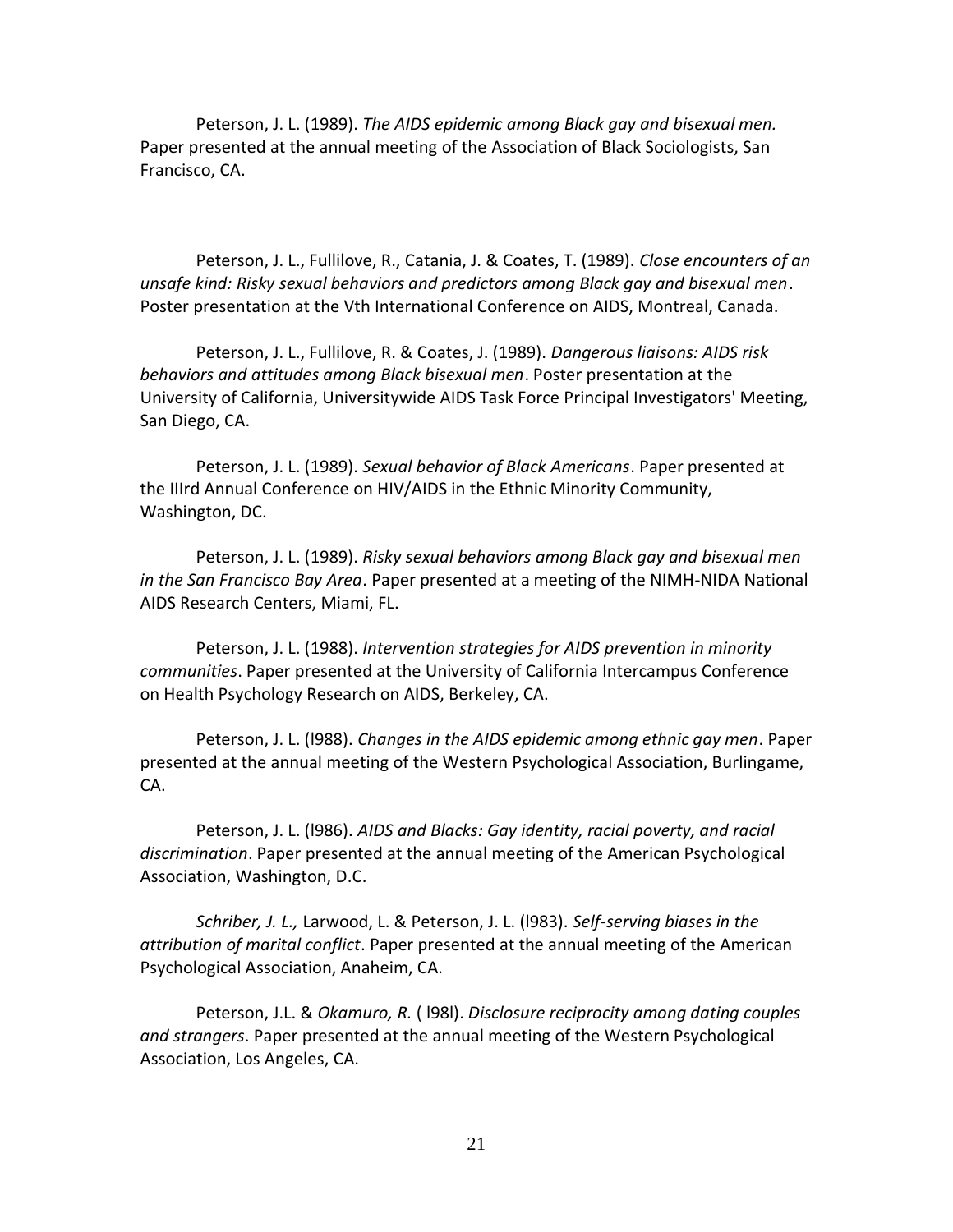Peterson, J. L. & *Cataldo, C.* (1980). *Effects of interpersonal conflict on liking, love and marital satisfaction of young couples*. Paper presented at the annual meeting of the Western Psychological Association, Honolulu, HA.

*Cohen, D.* & Peterson, J. L. (l980). *Justice and behavior: Race and sex effects of attorneys on juror verdicts*. Paper presented at the annual meeting of the Western Psychological Association, Honolulu, HA.

*Bate, D.* & Peterson, J. L. (l980). *Beyond economic man: Effects of expectancy on bargaining behavior*. Paper presented at the annual meeting of the Western Psychological Association, Honolulu, HA.

Peterson, J. L. & *Miller, C*. (l980). *Effects of physical attractiveness on the marital adjustment of older couples*. Paper presented at the annual meeting of the Western Psychological Association, Honolulu, HA.

*Small, K.* & Peterson, J. L. (l979). *Actors and observers: A test of the Monson and Snyder view of the divergent perspectives hypothesis*. Paper presented at the annual meeting of the Western Psychological Association, San Diego, CA.

Jackson, J., Bacon, J. & Peterson, J. (l974). *Morale and the black aged*. Paper presented at the meeting of the First Conference on Empirical Research in Black Psychology, University of Michigan, Ann Arbor, MI.

### **Research Grants Extramural Grants**

Co-Investigator. Community Mobilization to Improve the HIV/AIDS Continuum of Care among Black Men. NIMH, 2013-2018. \$3,651,477. (Susan Kegeles, Ph.D., Principal Investigator).

Co-Investigator. Multilevel HIV Prevention for Young African American Men. National Institute of Mental Health. NIMH, 2012-2017. \$2,575,000. (Susan Kegeles, Ph.D., Principal Investigator).

Co-Investigator, Explaining Differences in HIV Prevalence and Incidence in Black and White MSM. NIMH, 2009-2014, \$3,460,175. (Patrick Sullivan, Ph.D. Principal Investigator).

Co-Principal Investigator, Research to Evaluate an Effective Community Level Intervention Adapted for Young Black Men who have Sex with Men. CDC, 2006-2011, \$4,741,186. (Susan Kegeles, Ph.D. Principal Investigator).

Consultant, An RCT HIV Prevention Program for Persons with HIV. NIMH, 2003-2008, \$3,290,865. (Simon Rosser, Ph.D., Principal Investigator).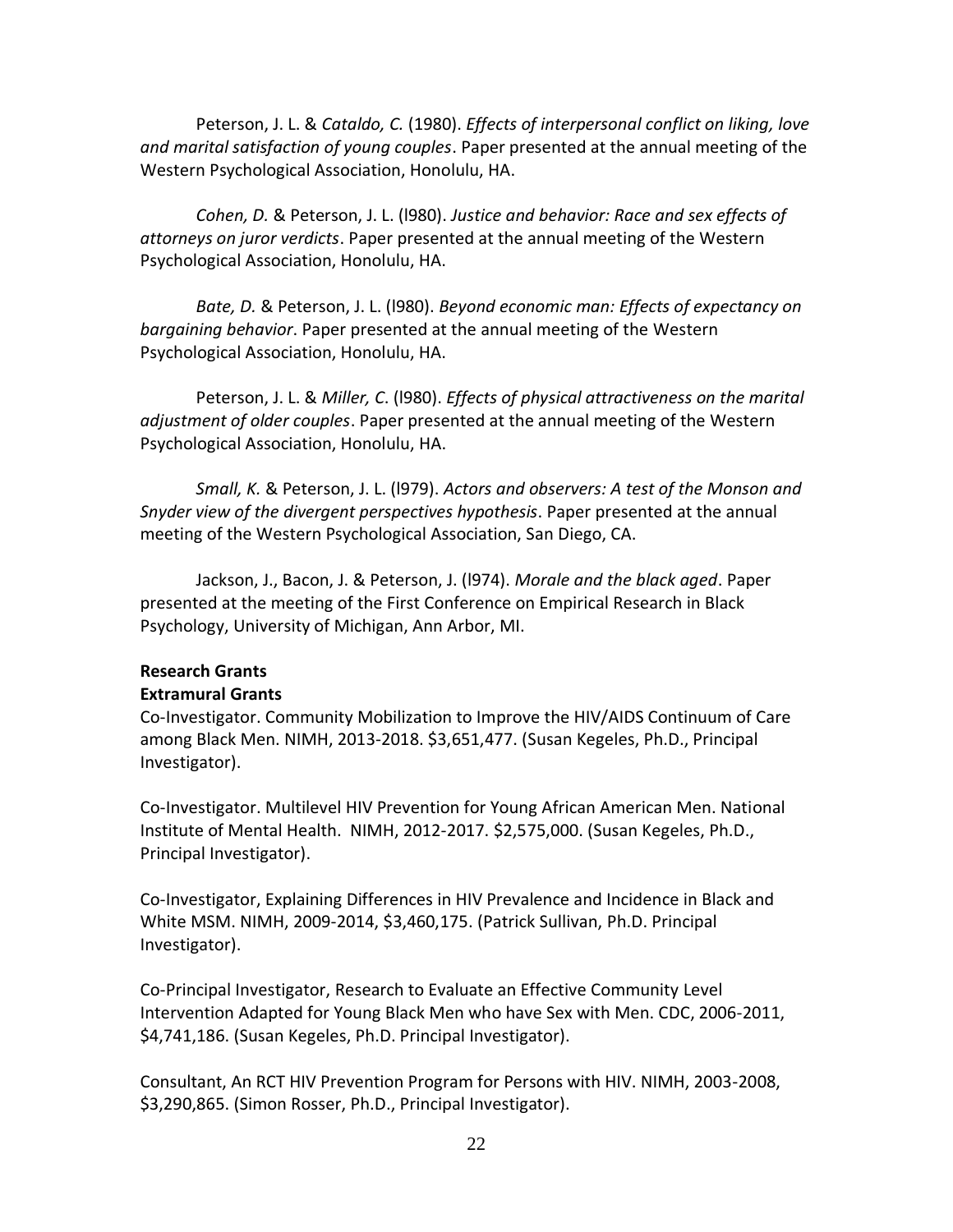Consultant, Internet Use and HIV Risk among Men in NYC. NIMH, 2003-2006, \$1,432,281. (Alex Carballo-Dieguez, Ph.D., Principal Investigator).

Consultant, HIV Prevention, Cost-Utility Analysis and Race/Ethnicity. NIMH, 2003-2004, \$190,000. (David Holtgrave, Ph.D., Principal Investigator).

Principal Investigator, HIV Risks in African American Men. CDC, 2002-2003, \$24,000.

Principal Investigator, Prevention of HIV Infection in Youth at Risk. CDC, 1998-2003, \$1,396,378.

Principal Investigator, Prevention of HIV Infection in Youth at Risk. CDC, 1996-1998, \$764,759.

Co-Investigator, Minority Stress and Coping. Georgia State University, Chancellor's Initiative, 1994-1997, \$84,000. (Fran Norris, Ph.D., Principal Investigator).

Principal Investigator, HIV/AIDS Prevention in Young African-American Men. CDC, 1994- 1996, \$795,584.

Project Director, Coping, Mental Health & HIV Risk Behavior in Black Men. NIMH Centers Grant, 1991-1994, \$426,920. (Thomas J. Coates, Ph.D., Principal Investigator).

Co-Principal Investigator, AIDS Risk Reduction among Black Gay Men. NIMH, 1989-1992, \$759,921. (Thomas J. Coates, Ph.D., Principal Investigator).

Co-Investigator, AIDS Risk in a Population based Sample of the U.S. NIMH, 1989-1992, \$1,037,588. (Joseph A. Catania, Ph.D., Principal Investigator).

Principal Investigator, AIDS Risk Behavior and Attitudes among Black Bisexual Men. University of California, Universitywide Task Force, 1988-1989, \$44,500.

Co-Investigator, Risk Factors for HIV Infection in a Community Sample of Blacks, Latins, and Whites. NIMH Centers Grant, 1986-1991, \$2,000,000. (Stephen B. Hulley, M.D., Principal Investigator).

## **Intramural Grants**

Co-Principal Investigator, Strengths-Based Research on Youth and Families in Urban American and International Communities. Research Enhancement Program, 1997-2002, \$132,000. (Fran Norris, Ph.D. Principal Investigator).

**Professional Service Editorial Boards**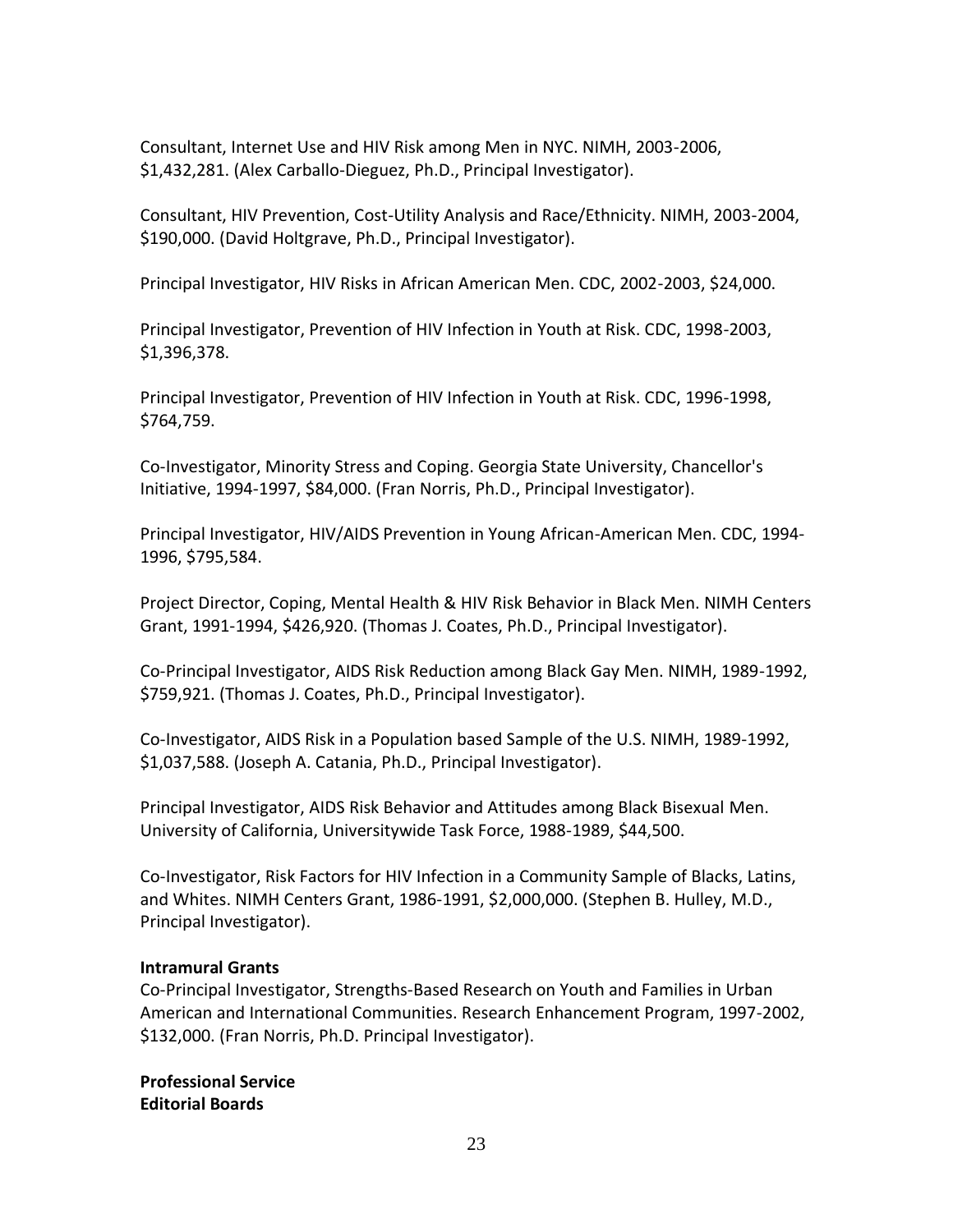*American Journal of Community Psychology*,1995-1998 *Journal of the Gay and Lesbian Medical Association*,1995-2003 *AIDS and Behavior*, 1996-2004 *Journal of LGBT Health Research*, 2005-2009

## **Special Issue Editor**

*American Journal of Community Psychology*

## **Ad Hoc Journal Reviews**

*American Journal of Community Psychology Health Psychology American Journal of Public Health AIDS AIDS and Behavior AIDS Care AIDS Education & Prevention JAIDS Journal LGBT Health Research*

### **Scientific Organizations**

Appointed, Life Member, American Psychological Association, 2016-present.

Invited Presenter, Meeting on MSM Research Priorities, Centers for Disease Control and Prevention, Division of STD Prevention, Atlanta, GA, 2012.

Member, NIH Grant Scientific Advisory Panel, Center for AIDS Intervention Research (CAIR), Medical College of Wisconsin, Milwaukee, WI, 2011-2016.

Member, Council of Education Programs, Society for Community Research & Action (Division 27), American Psychological Association, 2011-2014.

Member, Committee on Lesbian, Gay, Bisexual, and Transgender Health Issues and Research Gaps and Opportunities, Institute of Medicine (IOM), National Academies, Washington, DC, March 2010 – June 2011.

Member, Experts Consultation on HIV Prevention Communication Research and Message Framing Targeted for Men who Have Sex with Men (MSM), Centers for Disease Control and Prevention, Division of HIV/AIDS, Atlanta, GA, 2009.

External Reviewer, Promotion & Tenure Committee, School of Public Health, Department of Socio-Behavioral Sciences, Columbia University, New York, NY, 2009.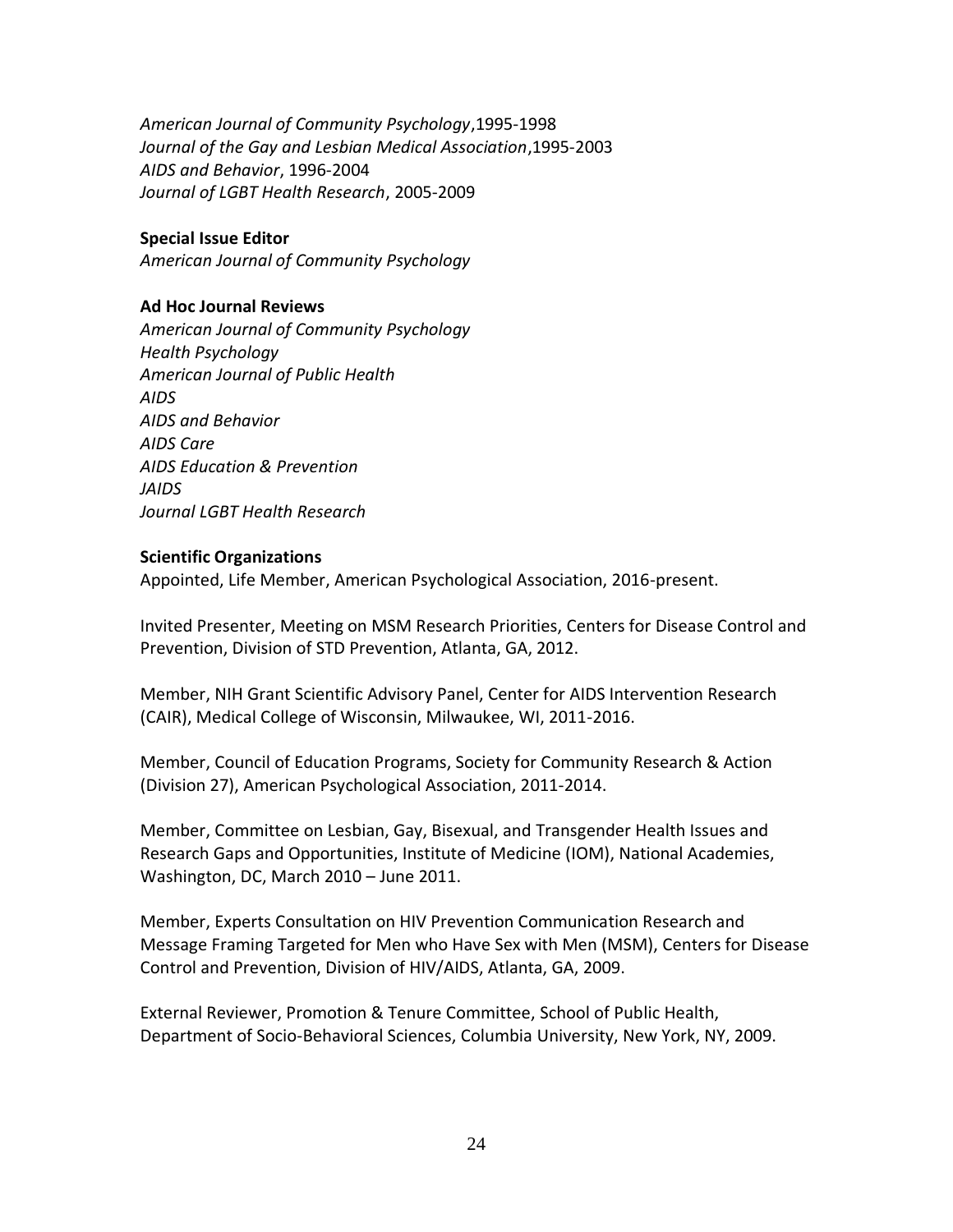Member, Research Consultation on Serosorting as an HIV Prevention Strategy among Men who Have Sex with Men (MSM), Centers for Disease Control and Prevention, Division of HIV/AIDS, Atlanta, GA, 2008.

Advisor, Minority Recruitment Advisory Board, Postdoctoral Fellowship Program, Center for AIDS Intervention Research, Medical College of Wisconsin, 2007-2008.

Invited Participant, 4<sup>th</sup> Annual Science Leadership Conference, American Psychological Association, Tempe, Arizona, October 2-5, 2008.

Member, Nominations Committee, Society for Community Research & Action (Division 27), American Psychological Association, 2006-2008.

Member, Research Consultation on Intervention Strategies for HIV/AIDS Prevention with African Americans, Centers for Disease Control and Prevention, National Institutes of Health, and Health Resources and Services Administration, Atlanta, GA, 2007.

Co-chair, Basic Prevention Research Track, National HIV Prevention Conference National Center for HIV, STD and TB Prevention, Centers for Disease Control & Prevention, Atlanta, GA, 2007.

Member, Social/ Behavioral Sciences Planning Group, Office of AIDS Research, National Institutes of Health, 2006-2015.

Member, National HIV Prevention Conference Planning Committee, National Center for HIV, STD and TB Prevention, Centers for Disease Control & Prevention, Atlanta, GA 2006-2007.

Member, Awards Committee for Distinguished Contribution to Theory and Research in Community Psychology, Society for Community Research & Action (Division 27), American Psychological Association, 2006.

Member, Sexual Minority Assessment Research Team, Institute for Gay and Lesbian Strategic Studies, Amherst, MA, 2005-2011.

Member, Fellows Committee, Society for Community Research & Action, (Division 27), American Psychological Association. 2003-2004.

Presenter, Workshop on Increasing the Efficacy of HIV Prevention Efforts for Men who have Sex with Men (MSM), National Institutes of Health, Office of AIDS Research, and Centers for Disease Control & Prevention (CDC), Behavioral Intervention Research Branch, Washington, DC, January 2003.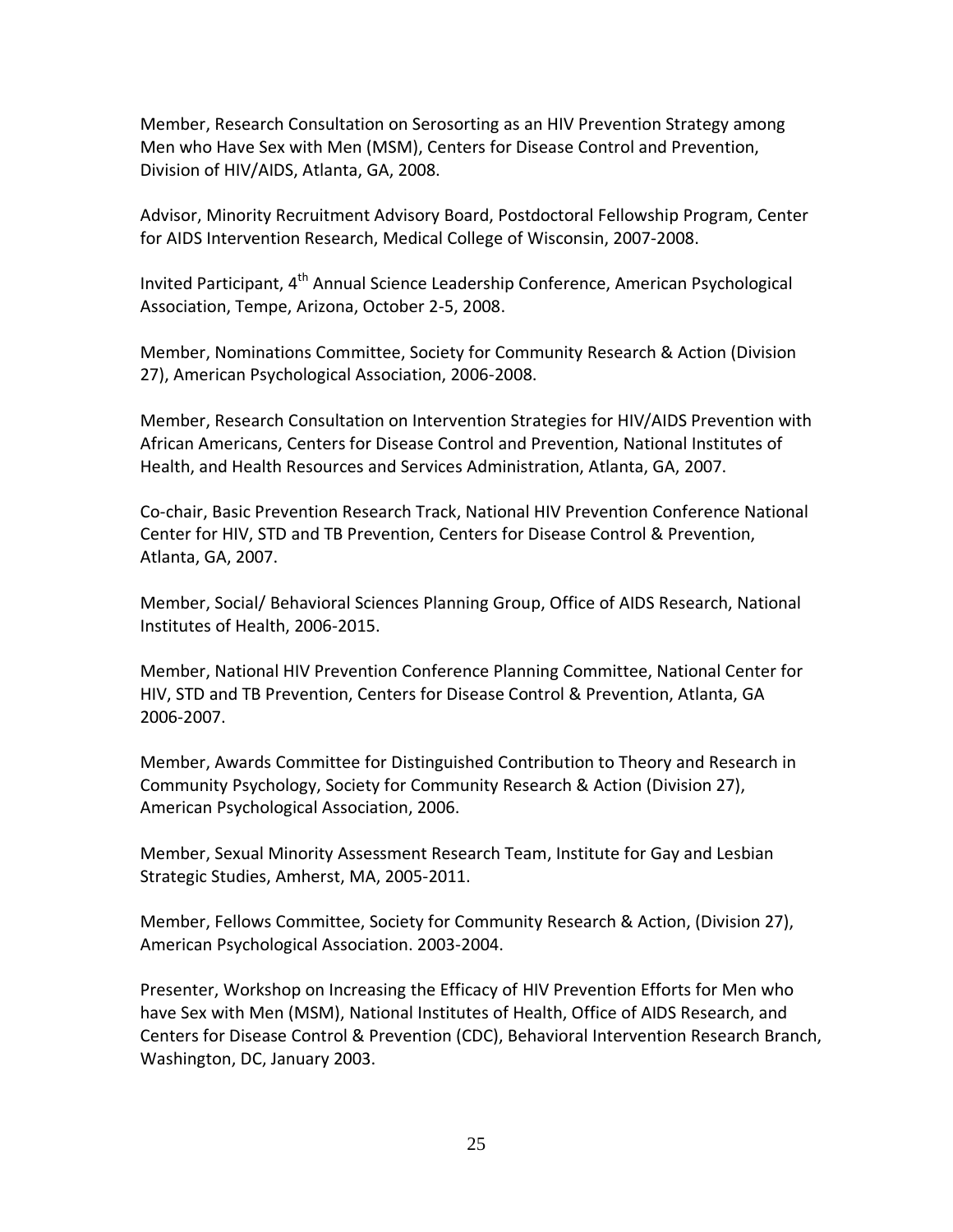Member, Social/Behavioral Sciences Planning Group, Office of AIDS Research, National Institutes of Health, 2001-2005.

Consulting Reviewer, The Wayne F. Placek Awards Program, American Psychological Foundation, 2001-2002.

Co-Chair, Convention Program, 2001 Biennial Meeting of the Society for Community Research & Action (SCRA), (Division 27) Community Psychology, American Psychological Association, 2000-2001.

Chair, Prevention and Promotion Interest Group, Community Psychology, (Division 27), American Psychological Association, 1997-1999.

Member, Nomination Committee, Community Psychology, (Division 27), American Psychological Association, 1996-1997; 1998-2000.

Advisor, Mentors Program for Minority Investigators, Office of AIDS Research, National Institute for Mental Health, Bethesda, MD, 1999-2000.

Advisor, Office of AIDS Research, National Institutes of Health, Bethesda, MD, 1998-1999.

Advisor, Mental Health Advisory Council, National Institute of Mental Health, Rockville, MD, 1998.

Advisor, Human Sexuality Research Training Program, Ford Foundation, New York, NY, 1995.

Member, Social/Behavioral Sciences Study Section, Universitywide AIDS Research Program, University of California, Berkeley, CA, 1995.

Member, Society for Community Research and Action. (Division 27) Community Psychology, American Psychological Association. 1994-present.

Member, Behavioral Science Peer Review Committee, HIV/AIDS Intervention Research Branch, Centers for Disease Control, Atlanta, GA, 1994.

Member, Subcommittee of the HIV Advisory Committee, Centers for Disease Control, Atlanta, GA, 1993.

Chairperson, Minority Health Committee, Health Psychology (Division 38), American Psychological Association, 1991-1993.

Co-Chair, Convention Program Committee, Health Psychology (Division 38), American Psychological Association, 1991.